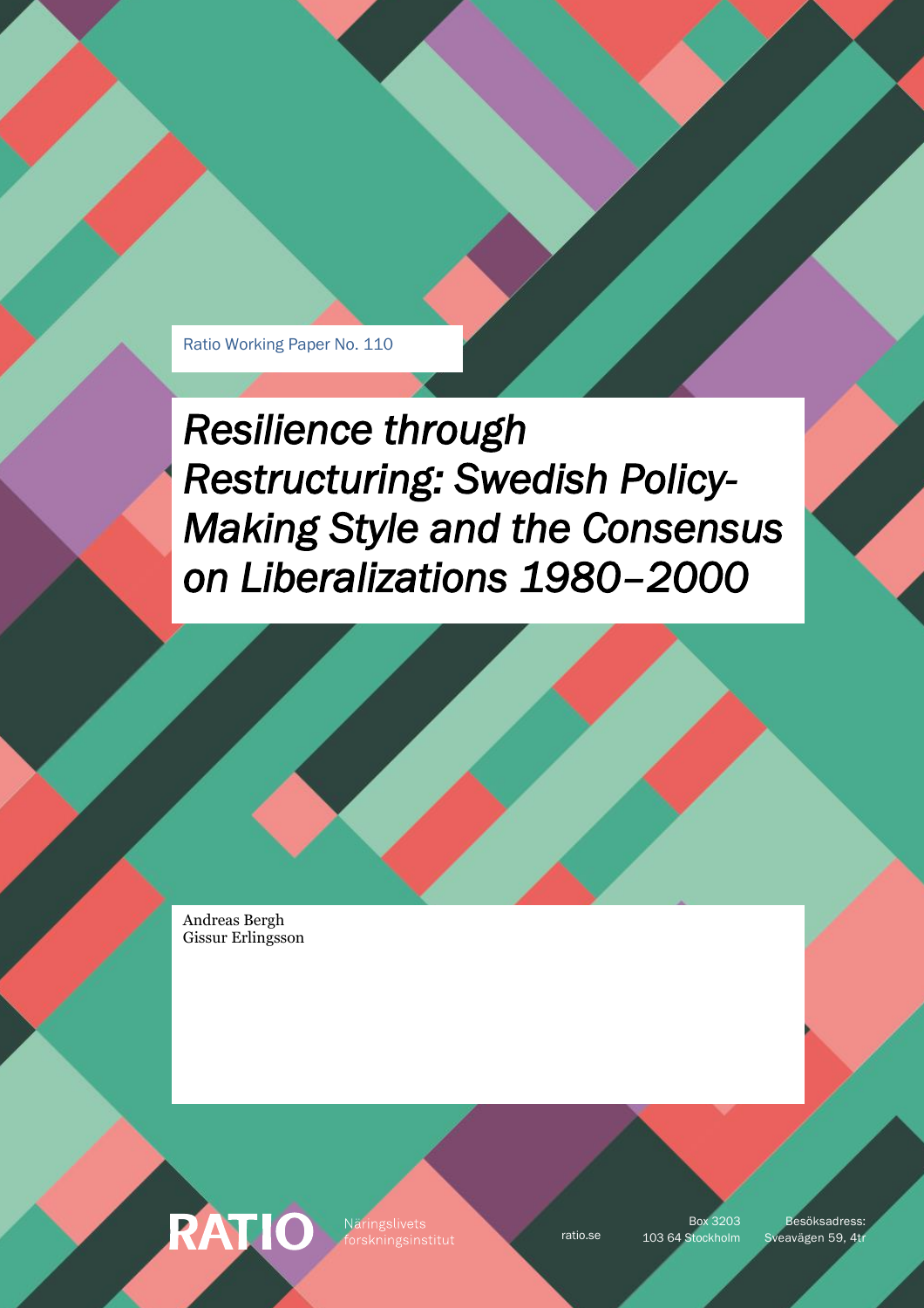# Resilience through Restructuring: Swedish policy-making style and the Consensus on Liberalizations 1980–2000.

Date for this version: 6 December 2006

### Contact information

Andreas Bergh, The Ratio Institute, Stockholm E-mail: Andreas.bergh@ratio.se Telephone: 08-587 054 10

Gissur Erlingsson, The Ratio Institute, Stockholm E-mail: Gissur.erlingsson@ratio.se Telephone: 08-587 054 12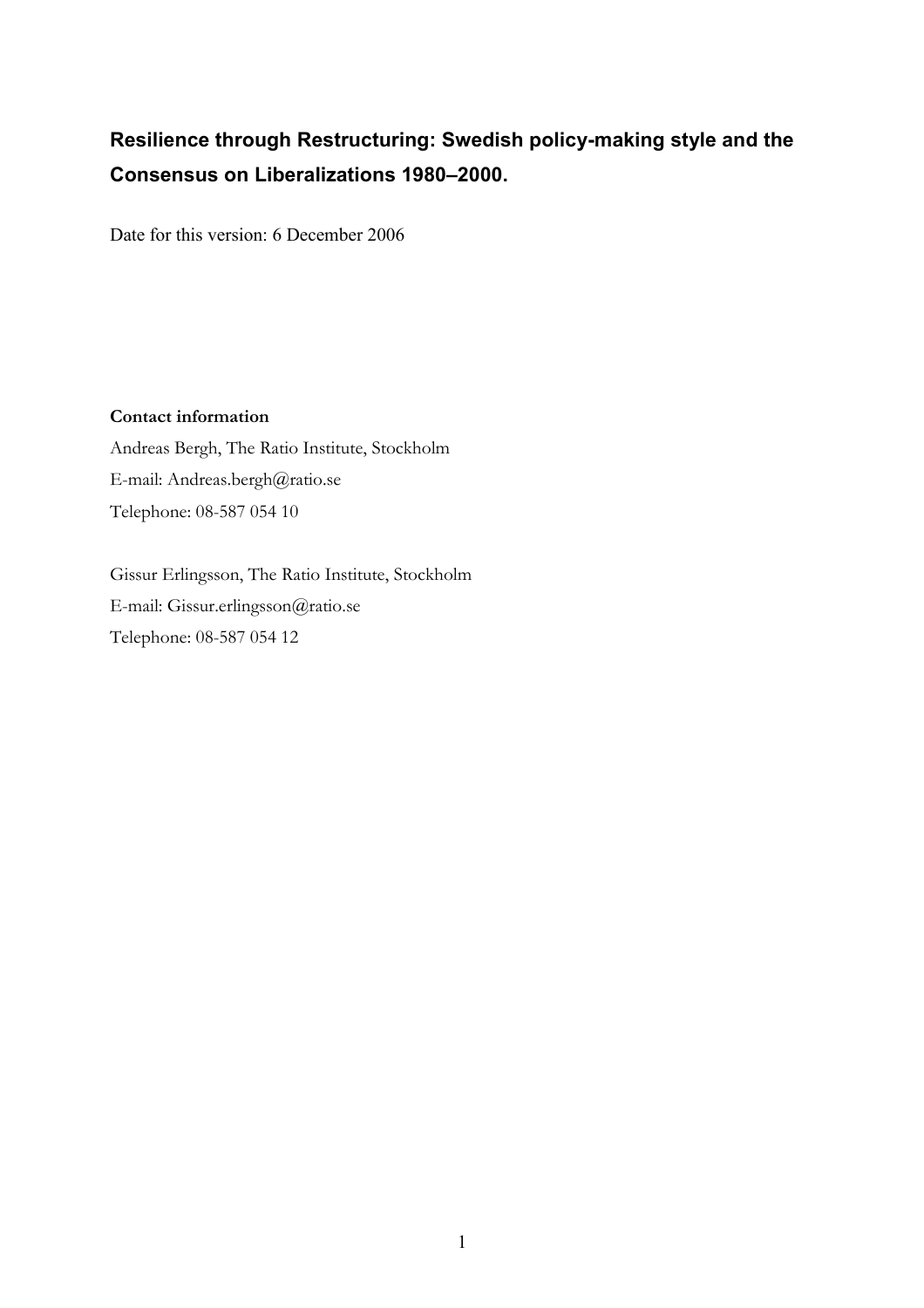## Abstract

In 1980, Sweden was a highly regulated economy with several state monopolies and low levels of economic freedom. Less than 20 years later, liberal reforms have turned Sweden into one of the worlds most open economies with a remarkable increase in economic freedom. While taxes and expenditure shares of GDP remain high, there has been a profound restructuring of Sweden's economy in the 1980s and 1990s. Furthermore, the degree of political consensus is striking, both regarding the policies that characterized Sweden up to 1980, as well as the subsequent liberalizations. Since established theories have difficulties explaining institutional change in heavily institutionalized settings, we seek to understand how the Swedish style of policy-making produced this surprising political consensus on liberal reforms. Building on previous research, we underscore the importance of three complementary factors: (i) Policy-making in Sweden has always been influenced by, and intimately connected to, *social science*. (ii) Government commissions have functioned as 'early warning systems', pointing out future challenges and creating a common way to perceive problems. (iii) As a consequence from social science influence and the role of public investigations, political consensus has evolved as a specific feature of Swedish style of policy-making. The approach to policy-making has been rationalistic, technocratic and pragmatic. Thus, the political consensus in Sweden on substantial liberalizations is no more surprising than the political consensus on the development of the welfare state.

#### Key Words

Sweden, Welfare state, institutional change, globalization, policy-making, policy-style

JEL-codes

H1, H11, H83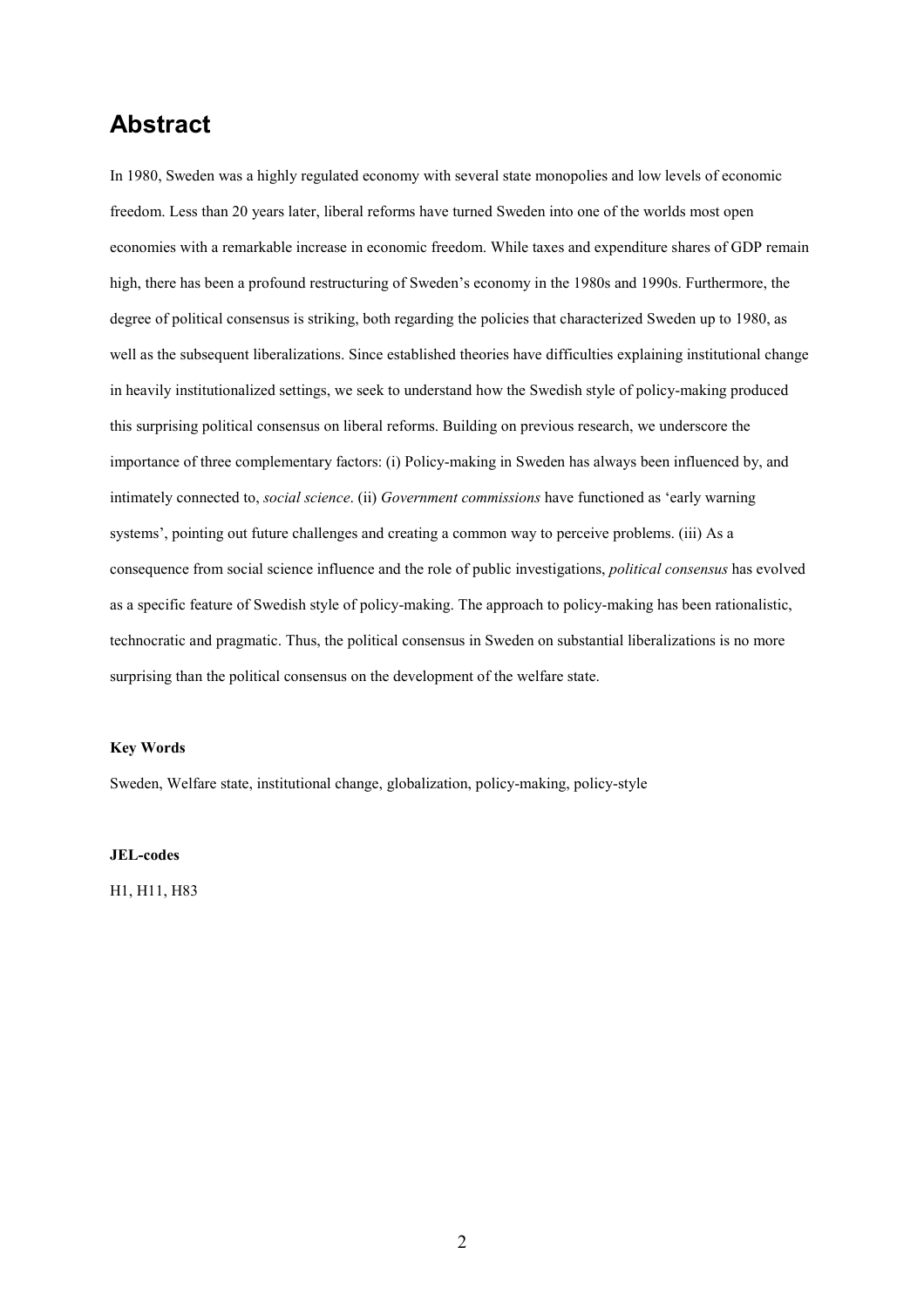## 1. Introduction<sup>\*</sup>

 $\overline{a}$ 

Governments in mature welfare states face a something of a catch 22. On the one hand, they are under immense pressure. The shift in employment structures from manufacturing towards services, the permanently high unemployment rates, and the ageing populations, are pervasive facts that place great demands on public budgets. On the other hand, there is still strong popular support for the welfare state. Therefore retrenchment initiatives are highly unpopular among voters. To put it bluntly, governments must either alter institutions that the electorate supports and risk electoral defeat, or stick with the status quo and face financial crisis. There are at least two good theoretical reasons why this choice situation should be highlighted in empirical research.

Firstly, research on the effects of different institutional arrangements tells us approximately which economic institutions perform well and which do not (cf. Doucouliagos & Ulubasoglu 2006; Acemoglu et al. 2004; Rodrik et al. 2004; Kurrild-Klitgaard & Berggren 2004). Empirical evidence is surprisingly robust. In a recent publication, Doucouliagos  $\&$ Ulubasoglu (2006: 68) conducted a meta-study of 52 studies dealing with the impact of economic freedom on economic growth, and concluded that 'economic freedom has a robust positive effect on economic growth regardless of how it is measured'.

Despite these insights into what reforms might be needed to enhance economic performance, we rarely see political elites pro-actively adapting these wisdoms before entering periods of financial crisis.<sup>1</sup> To paraphrase Olson (1996), there are still lots of 'big bills left on the

<sup>∗</sup> We wish to thank Niclas Berggren, PO Norell och Olof Petersson for insightful comments and suggestions. <sup>1</sup> The word 'pro-actively' is important. It is less puzzling that welfare states once they have run into financial problems adapt certain reforms more or less as a result of economic necessity. Therefore, 'reforming as a response to crisis'-hypotheses are frequently cited in the literature on the political economy of political reforms (c.f. Acemoglu & Robinson 2001; Haggard & Kaufmann 1995; Drazen & Grilli 1993).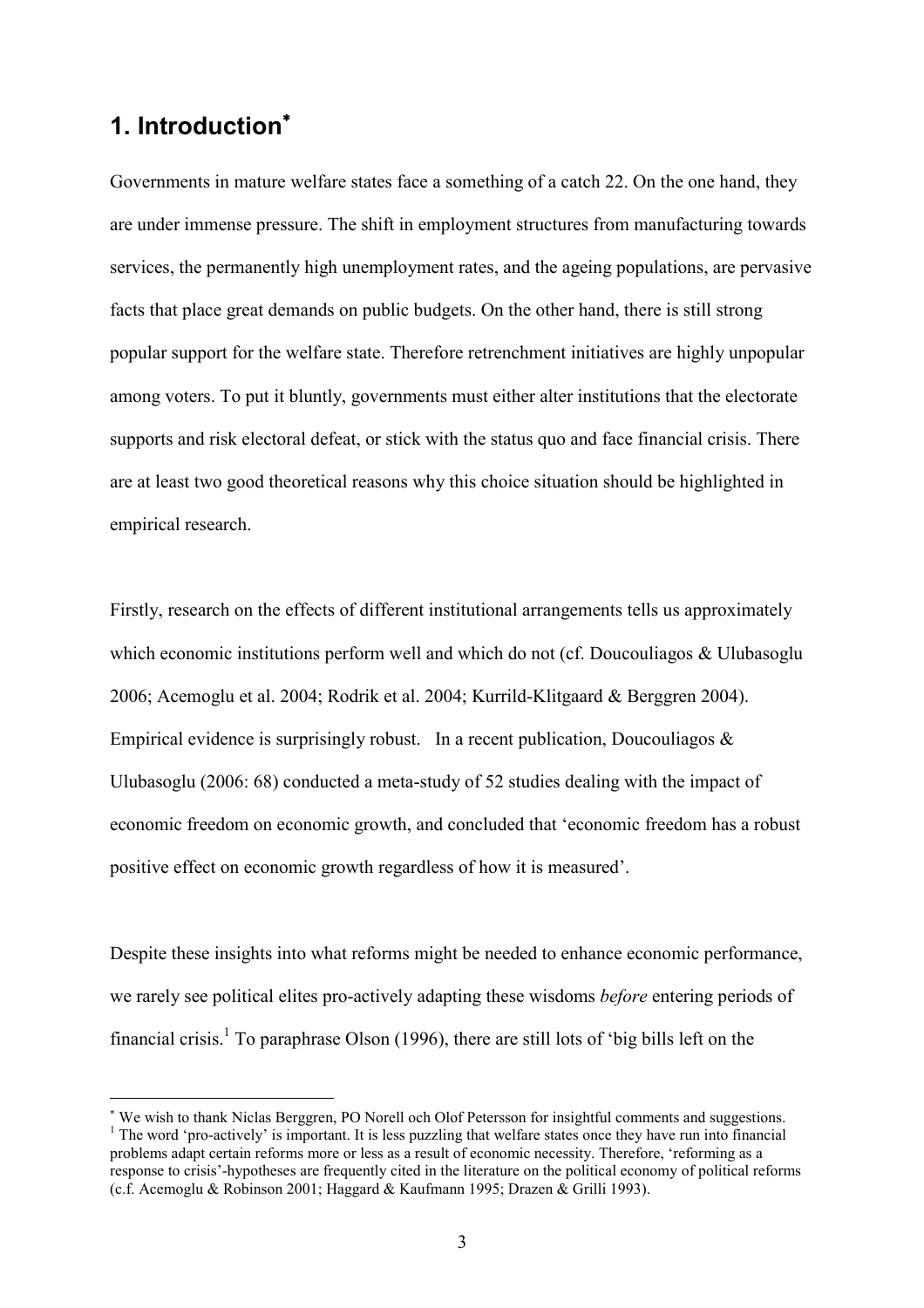sidewalk'. That is, countries seem to miss out on economic growth that could be gained by pro-active institutional adjustments.

Secondly, research on economic and political institutions has provided several explanations of why institutions are characterized by persistence and inertia. This literature, however, is still in its infancy when it comes to providing a comprehensive and deeper understanding concerning when and why institutions undergo changes. Many scholars emphasize that the failure to account for institutional change is the major drawback in current institutional research (cf. Streck & Thelen 2005; Acemoglu & Robinson 2001; Pierson 2000; Knight & Sened 1998; Elston et al. 1996; Rothstein 1996).

This should come as no surprise. Although need for adjustments is becoming urgent in most mature democracies, institutional rearrangements are still infrequent. Koromzay (2004: 31) explains this very simply. Broad-ranging economic and political reforms are quite rare because they are very difficult to carry through. These difficulties stem from a variety of sources, but some of the most common explanations to institutional inertia are (i) welfare states have many 'vested interests' which are privileged by status quo and hence oppose reforms (Fernandez & Rodrik 1991); (ii) they have many 'veto players' that have power to block reforms (Tsebelis 2002); and (iii), reforms in welfare states is problematic because changes in one aspect of a highly interactive system are likely to alter the efficiency of other parts (Freeman 1995: 17), hence their institutions tend to be 'path dependent' and hard to alter (Pierson 2004).

There are not only theoretical, but also practical and constructive reasons to further enhance our understanding about why governments from time to manage to substantially alter old and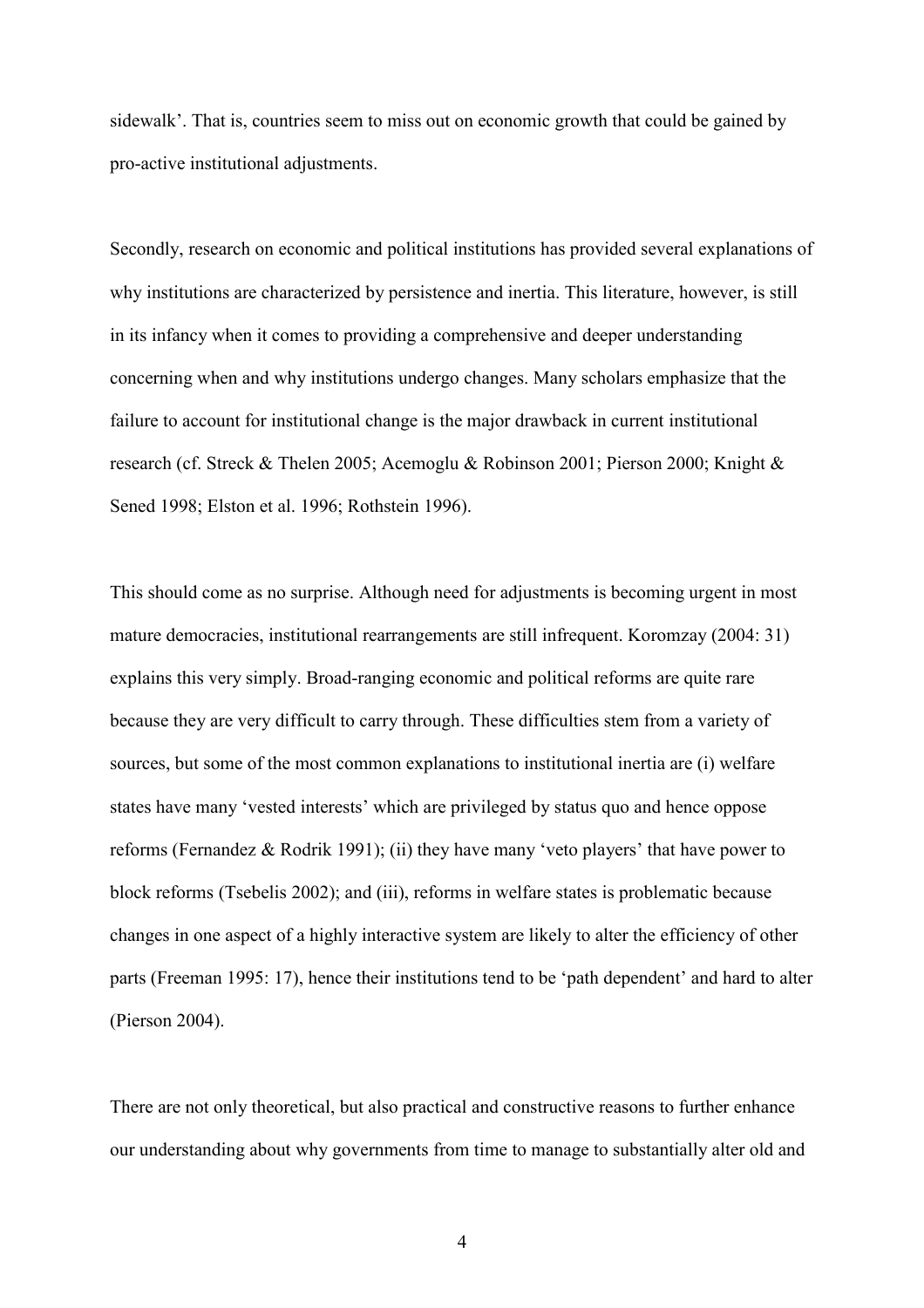inefficient institutions. Studying critical cases of institutional change in mature welfare states can generate knowledge about what needs to be done in order to bring efficiency enhancing reforms about so that Olsons (1996) 'big bills' indeed can be picked up. In this paper, we embark on an explorative, theory-development venture by focusing on a single case: liberal reforms in the Swedish welfare state.

We focus on this case since we view Sweden as a 'least likely' case for institutional change. It is almost an ideal-typical 'mature welfare state': Popular support for its institutions and policies is strong (Svallfors 2004), and the expansion of the welfare state has produced its own constituency in the form of numerous strong interest groups. Since 1980 the share of voters who depend on the public sector as their main source of income has been stable around 60 percent. $2$  Change is not expected to come about easily in environments of this kind. But as will be shown, in Sweden it actually did. We demonstrate that political actors in Sweden have been able to pro-actively restructure the welfare state without substantially upsetting the electorate or meet fierce resistance from vested interests.

Looking back at the catch 22 we posed initially, Sweden seems to have performed something that resembles the act of eating the cake, yet keeping it, i.e. liberalized important economic and political institutions without facing strong opposition. This calls for an explorative case study of these changes to generate ideas about what mechanisms contribute to liberalizations in mature welfare states. Our argument is that well-known characteristics of policy-making in Sweden, that traditionally have been used to explain the development of the big welfare state, are also very useful in explaining the liberalizations.

 $\overline{a}$ 

 $2$  Own calculations based on Statistics Sweden. For example, in the year 2000 there were 6.5 million voters, 1.6 million aged 65 or above, 1.2 million were publicly employed, and 1 million received various social transfers. In all, 58 percent had their income from the public sector.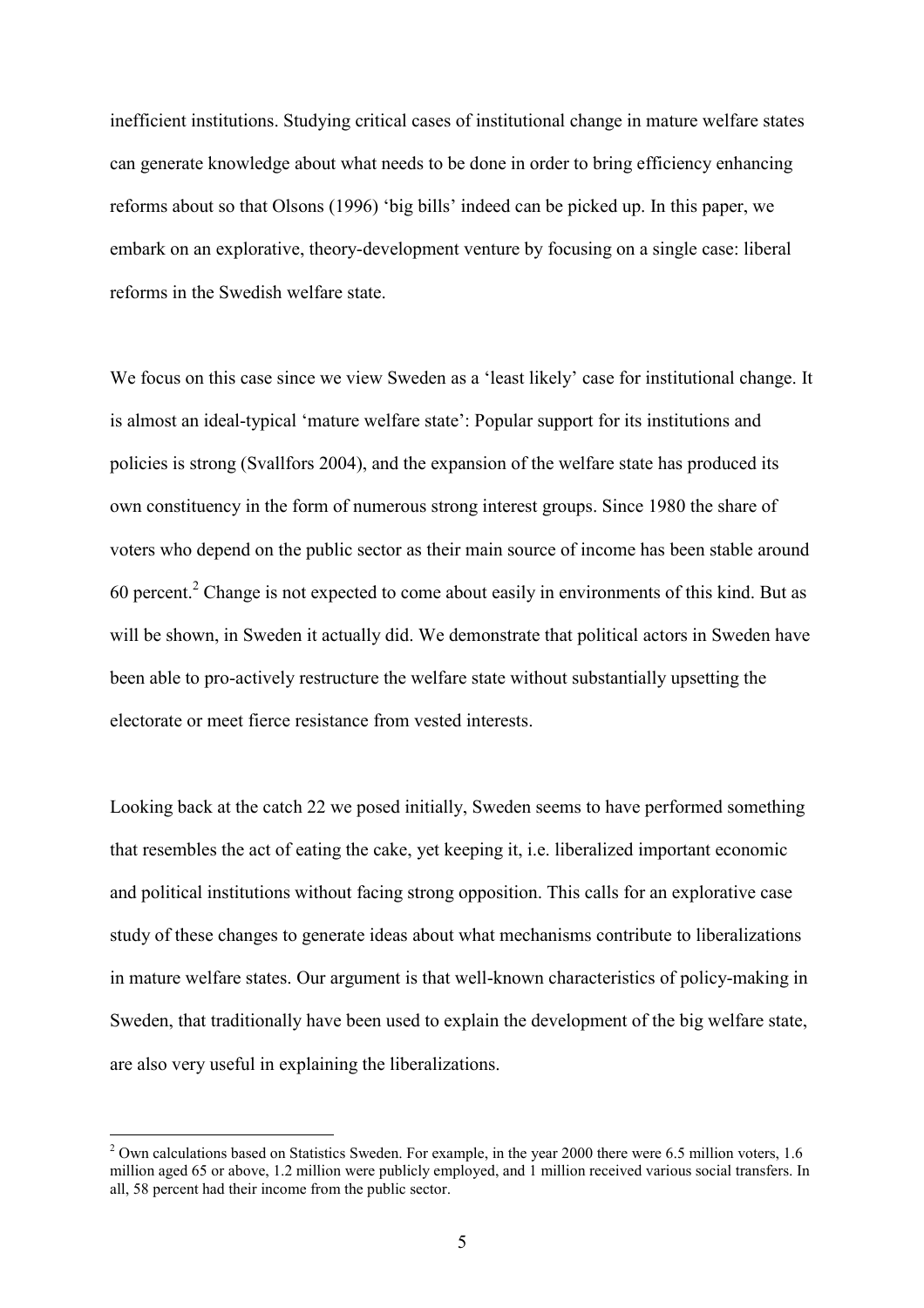The article proceeds as follows. In the next section we use indexes of economic freedom to illustrate the scope of the changes that have taken place in Sweden in comparison to other countries. We also describe some of the most important reforms undertaken in Sweden. Section three contains an analysis of how and why these reforms gained political support. We primarily focus on presenting factors that we argue have been underrated an under-elaborated in previous research. Section four summarizes our main conclusions.

### 2. The liberalization of Sweden: Resilience through restructuring

For at least three decades there has been a debate about the alleged crisis of the welfare state. Since the post-war boom ended in the early 1970s, welfare states have faced mounting challenges. Firstly, there have been internal transformations such as changes in household and class structures, post-industrial shifts in employment structures, population ageing accompanied by declining birth rates, and increasing international immigration. This puts governmental budgets under pressure (cf. Pierson 2001). Secondly, the coming into office by Thatcher in 1979 and Reagan in 1981, some argue, gave ideological fuel to forces that demanded cutbacks in welfare policies (cf. Bourdieu 1998; Beck 1999). In line with this way of reasoning, Boréus (1997) found that a neo-liberal shift in the Swedish public debate took place in the 1980s and 90s. Thirdly and intimately related to the previous points, some scholars claim that welfare state pressures have been exacerbated when countries were exposed to international economic forces, i.e. the forces of 'globalization'. They argue that economic globalization constrains national economic and social policy-making severely; hence forcing cutbacks in welfare state spending (cf. Ohmae 1991; Reich 1991; Bauman 1998).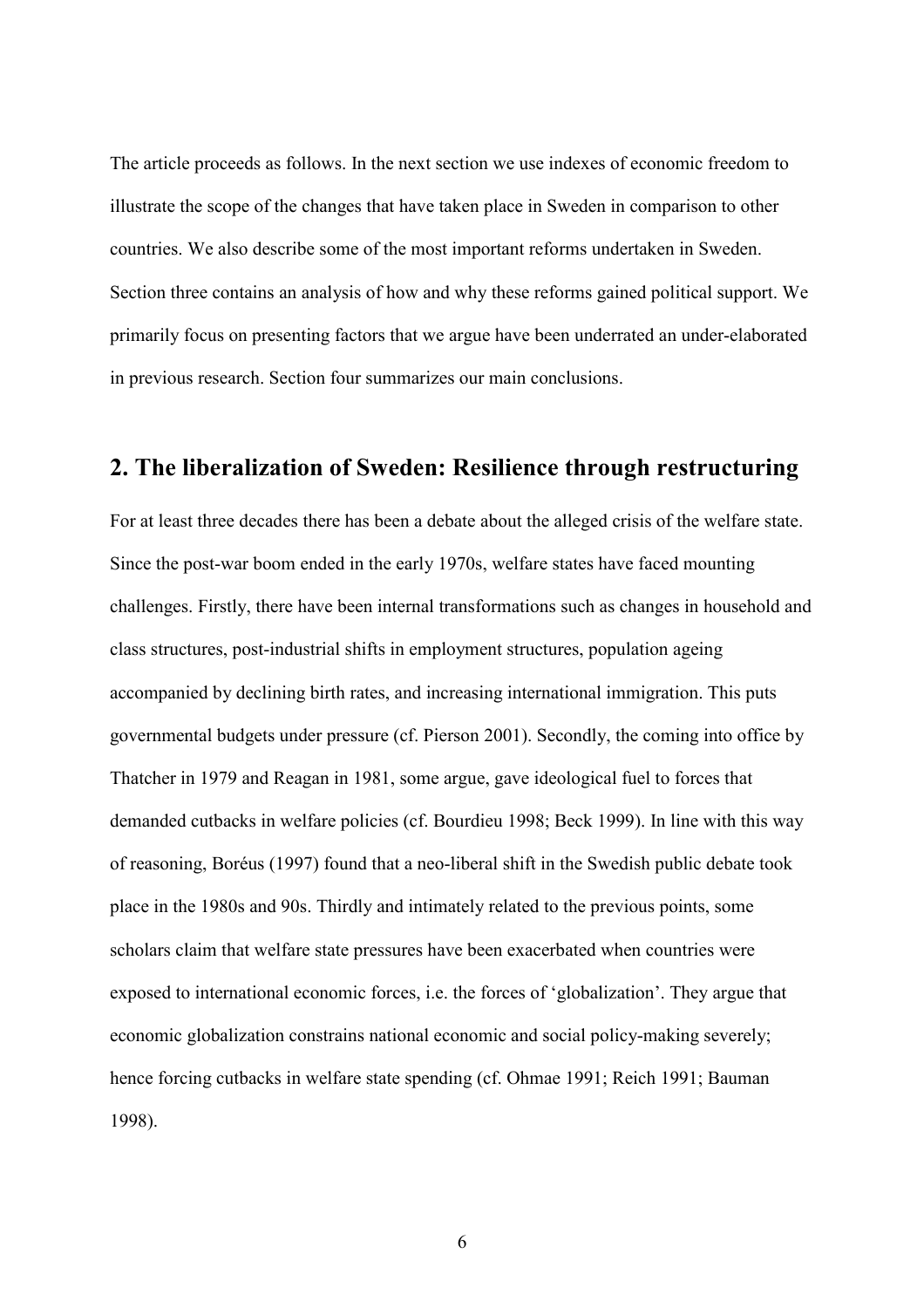At first glance, these challenges do not seem to have affected the Swedish welfare state. This is true when studying quantitative aggregates such as tax or expenditure shares of GDP, as recently shown for example by Castles (2004). The generally held is in fact that welfare states are remarkably resilient (cf. Starke 2006; van Kersbergen 2002; Kuhnle 2000). Also, research relating to different welfare state categories has shown that Sweden still remains a 'social democratic' or 'universal' welfare state (cf. Bergh 2004; Lindbom 2001; Kvist 1999).

However, despite aggregate measures indicating a resilience of the high tax welfare state, the Swedish economy has undergone a major restructuring. To fully capture the extent of these changes, one must study several aspects of the economic system. One way of doing this is to use an index that summarizes several aspects in one quantitative measure. The economic freedom index (EFI) by Gwartney & Lawson (2003) summarizes measures of government size (EFI<sub>1</sub>), legal structure and property rights (EFI<sub>2</sub>), access to sound money (EFI<sub>3</sub>), freedom to exchange with foreigners (EFI4), and regulation of credit, labor, and business (EFI5). The index is available for a large number of countries since 1970. Using several indicators in each dimension, the five dimensions are weighed together in a composite index where 0 indicates the lowest and 10 the highest degree of economic freedom.<sup>3</sup>

Since we know that relatively little has happened with aggregate government size, we exclude this component from the index, and compare the development in the other four areas for the most studied modern welfare states.<sup>4</sup> Because there has been an international trend towards

 $\overline{a}$ 

<sup>&</sup>lt;sup>3</sup> While the Economic Freedom Index has received some critique for being ideologically biased (cf. the critical discussion in De Haan et al 2006), it has been used successfully in research as a descriptive device, as well an important explanatory factor in explaining growth, as shown by Doucouliagos & Ulubasoglu (2006). The areas and components of the index are described in the appendix.

<sup>&</sup>lt;sup>4</sup> Since Esping-Andersens (1990) path-breaking study it has become standard to refer to three types of welfare states, although the labels of these systems differ. We use the labels Scandinavian, Continental and Anglo-Saxon welfare states, sometimes referred to as Social democratic, Conservative, and Liberal.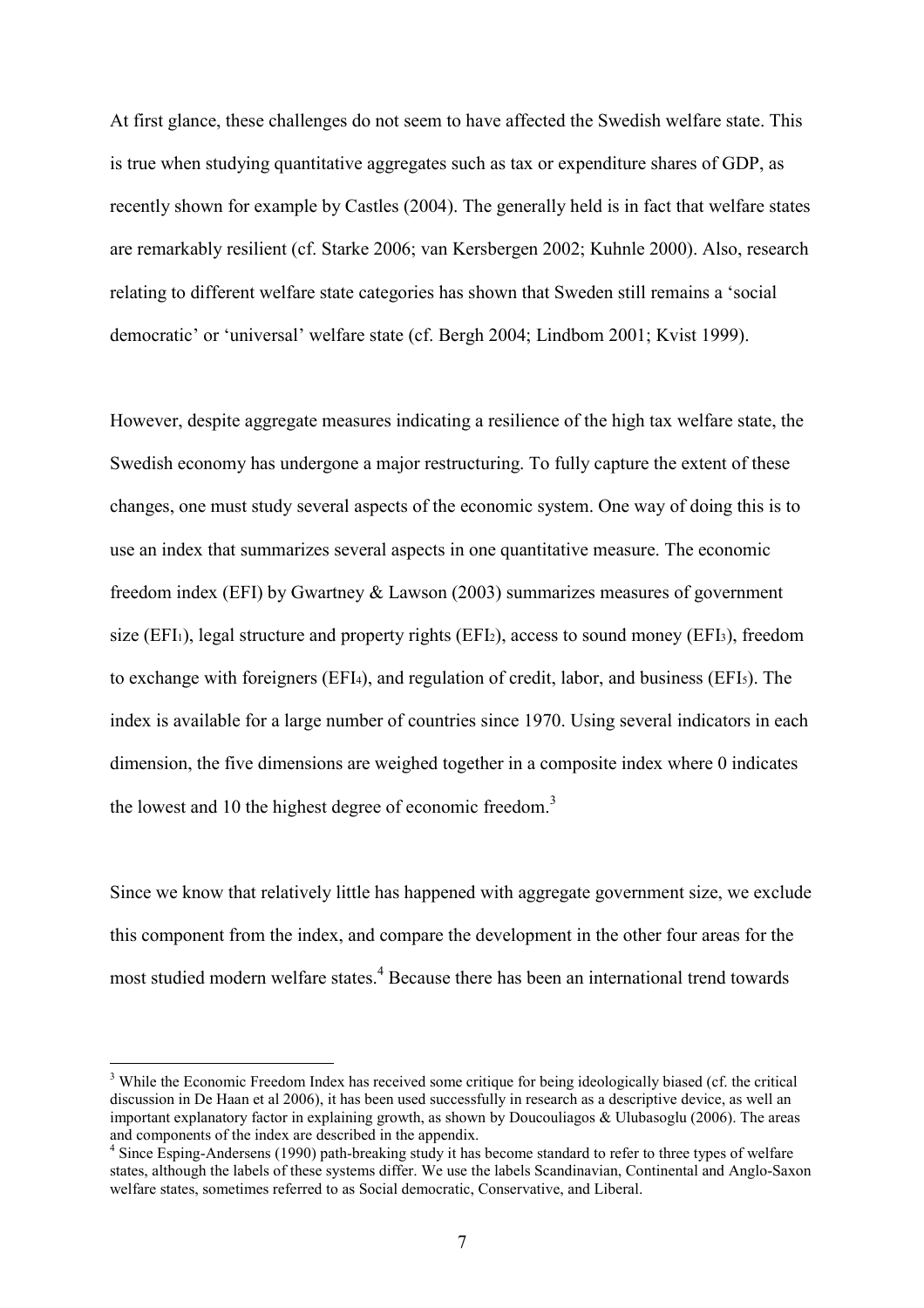increasing economic freedom, the value for each country is related to the mean for our sample of countries each year. The results are shown in Table 1.

Clearly, there has been some convergence in the degree of economic freedom among countries. However, it is not the type one would expect as a result of convergence towards the mean. The Scandinavian countries started below the mean, and have generally increased their index value more than other countries, ending up above the mean in the 90s. The opposite trend is the most common for continental welfare states, whereas the Anglo-Saxon countries (with the exception of UK) tend to stay at or above the mean. These trends are more easily visualized by figure 1.

| Country              | 1970 | 1975 | 1980 | 1985 | 1990 | 1995 | 2000 | 2003 | <b>Difference</b> |         |
|----------------------|------|------|------|------|------|------|------|------|-------------------|---------|
|                      |      |      |      |      |      |      |      |      | 1970-2003         | 1970-   |
|                      |      |      |      |      |      |      |      |      |                   | 2000    |
| Sweden               | 83%  | 90%  | 93%  | 98%  | 99%  | 101% | 101% | 104% | 21%               | 17%     |
| Finland              | 95%  | 91%  | 96%  | 96%  | 97%  | 104% | 102% | 103% | 8%                | 7%      |
| Norway               | 90%  | 92%  | 91%  | 94%  | 100% | 102% | 95%  | 98%  | 8%                | 5%      |
| Denmark              | 95%  | 96%  | 95%  | 93%  | 101% | 104% | 103% | 103% | 8%                | 7%      |
| Mean, Scan.          | 91%  | 92%  | 94%  | 95%  | 99%  | 103% | 100% | 102% | 11%               | 9%      |
|                      |      |      |      |      |      |      |      |      |                   |         |
| Germany              | 106% | 111% | 108% | 105% | 102% | 100% | 99%  | 96%  | $-10%$            | $-7\%$  |
| France               | 91%  | 89%  | 91%  | 90%  | 99%  | 93%  | 97%  | 101% | 10%               | 6%      |
| Belgium              | 111% | 114% | 112% | 109% | 106% | 97%  | 100% | 99%  | $-12%$            | $-11\%$ |
| Netherlands          | 104% | 107% | 109% | 108% | 104% | 104% | 106% | 104% | $0\%$             | 2%      |
| Italy                | 118% | 75%  | 68%  | 66%  | 68%  | 76%  | 81%  | 86%  | $-32%$            | $-37%$  |
| Switzerland          | 105% | 112% | 112% | 110% | 106% | 101% | 103% | 94%  | $-11\%$           | $-2\%$  |
| Mean, Cont.          | 106% | 101% | 100% | 98%  | 98%  | 95%  | 98%  | 97%  | $-9%$             | $-8%$   |
|                      |      |      |      |      |      |      |      |      |                   |         |
| Canada               | 111% | 108% | 110% | 107% | 106% | 102% | 103% | 102% | $-9%$             | $-9%$   |
| Australia            | 101% | 98%  | 104% | 106% | 102% | 101% | 100% | 101% | $0\%$             | $0\%$   |
| United               | 88%  | 100% | 97%  | 105% | 102% | 106% | 104% | 105% | 16%               | 16%     |
| Kingdom              |      |      |      |      |      |      |      |      |                   |         |
| <b>United States</b> | 106% | 120% | 115% | 111% | 107% | 105% | 104% | 101% | $-4%$             | $-1\%$  |
| Mean, Angl.          | 98%  | 106% | 105% | 107% | 104% | 104% | 103% | 102% | 4%                | 5%      |
|                      |      |      |      |      |      |      |      |      |                   |         |
| Mean                 | 7.36 | 6.58 | 7.04 | 7.30 | 7.59 | 8.22 | 8.44 | 8.18 |                   |         |
| Economic             |      |      |      |      |      |      |      |      |                   |         |
| Freedom              |      |      |      |      |      |      |      |      |                   |         |

Table 1 Economic freedom in Sweden and other countries relative to annual mean, 1970-2003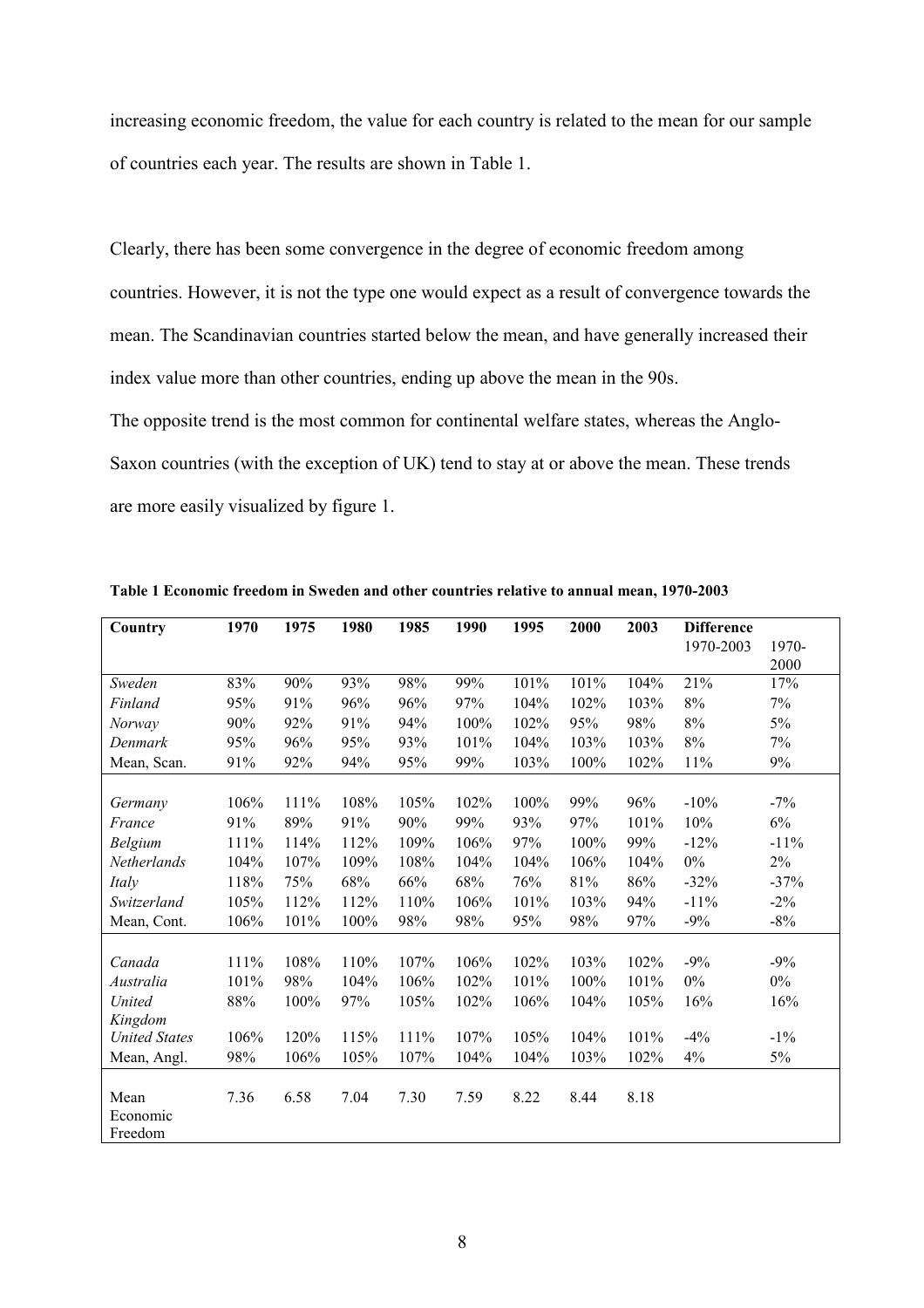



Table 1 shows that the Swedish experience is extraordinary in comparison: Sweden has gone from being far below to consistently above average in terms of economic freedom when excluding government size.<sup>5</sup> The result confirms our underlying premise. Although aggregate measures such as tax or expenditure shares of GDP are intact, there indeed has been a profound restructuring of Sweden's economy. Existing research does not fully capture the nature and extent of the changes that Sweden experienced throughout these years. This, of course, does not mean that existing research is flawed. Rather it seems that its focus has been too narrow to capture the full picture (as also hinted by Starke, 2006).

Why has existing research missed out on this? Taylor-Gooby (2002) points out that scholars committed to the 'resilience thesis' often apply quantitative techniques to answer their

 $\overline{a}$ 

 $<sup>5</sup>$  In fact, including government size does not change the conclusion that Sweden's development is extraordinary.</sup> The pattern is also the same in the new index of globalization developed by Dreher (2006). Finally it should be noted that comparing Sweden to other countries than those in table 1 does not change the picture. The economic freedom index is available at www.freetheworld.com and the globalization index at www.globalizationindex.org.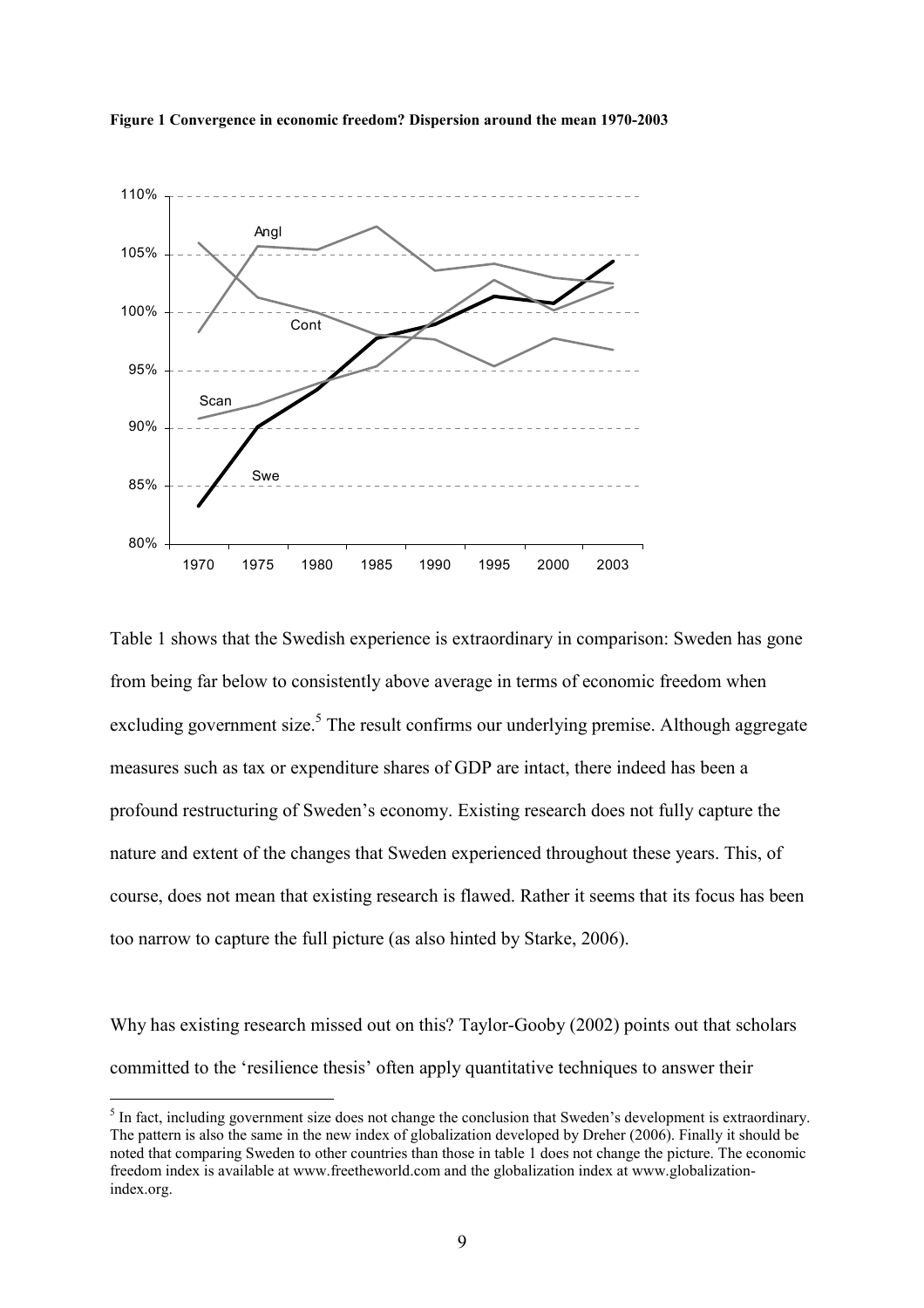research questions. He shows that these techniques, in this context, place greater emphasis on continuity and resilience. Although rare, there have been attempts to conduct fine-grained studies that look beneath the surface of aggregate stability. In our view, Blomqvist (2004) moves in the right direction when she notes that the resilience of high taxes in Sweden has been accompanied by substantial organizational reforms towards increased freedom of choice in Sweden.

We agree with Blomqvist, but extend her argument. The full picture includes more than *just* taking into account organizational reforms towards greater freedom of choice. To capture the range of the Swedish liberalization we need also to include important macroeconomic policy changes and reforms of the political process, as well as reforms of public expenditure, deregulation of product markets and the abandonment of state monopolies. Table 2 provides an extensive summary of the important liberalizations undertaken in Sweden.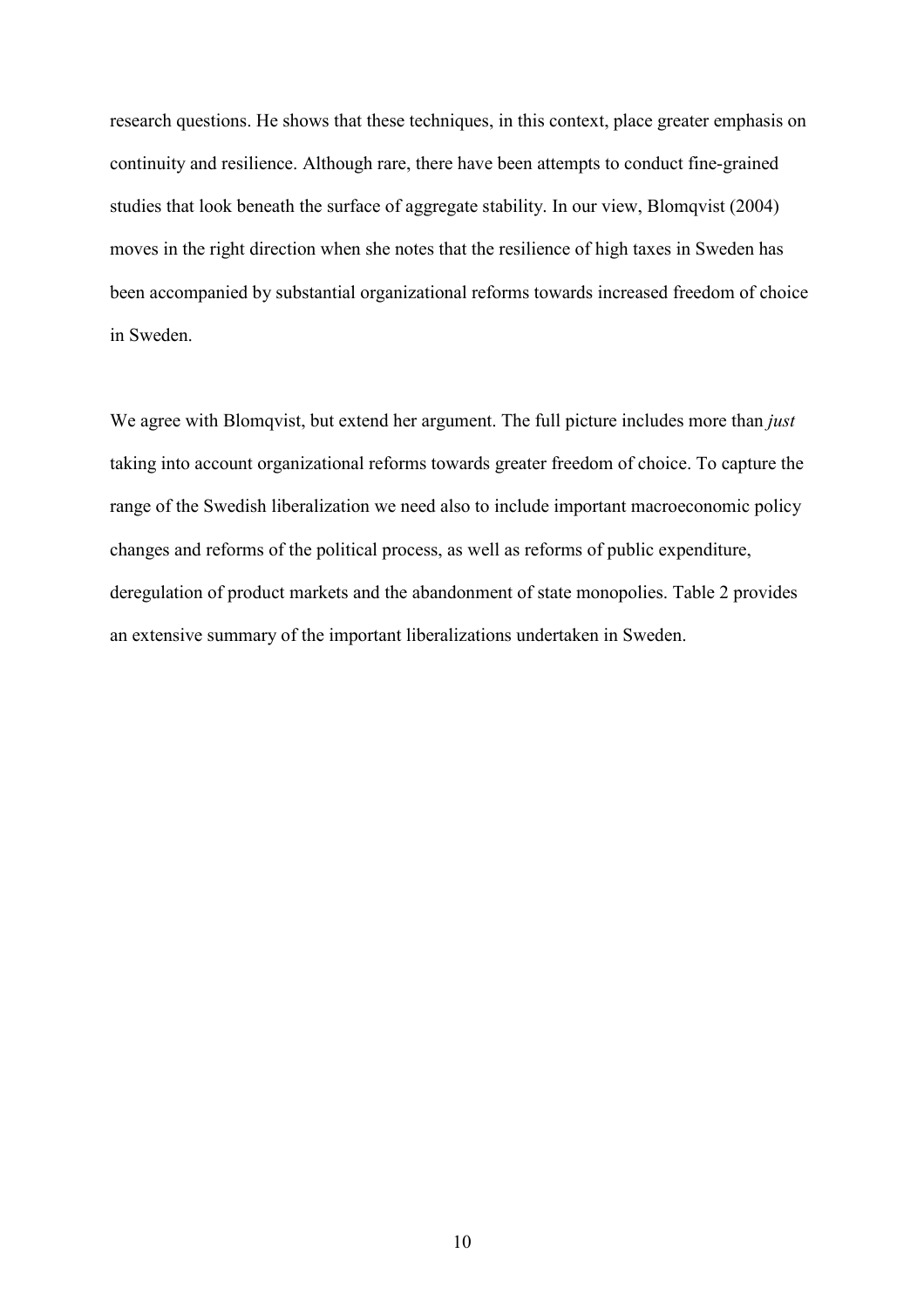| Reform                                                                  | Related commission and propositions                                                                                                                                                                                                                                                                                                                                                                                                                           | Comment                                                                                                                                                                                                                                                                                                                                                                             |
|-------------------------------------------------------------------------|---------------------------------------------------------------------------------------------------------------------------------------------------------------------------------------------------------------------------------------------------------------------------------------------------------------------------------------------------------------------------------------------------------------------------------------------------------------|-------------------------------------------------------------------------------------------------------------------------------------------------------------------------------------------------------------------------------------------------------------------------------------------------------------------------------------------------------------------------------------|
| Deregulation of the<br>credit market                                    | Commission initiated 1980. Presented as SOU 1982:52<br>En effektivare kreditpolitik [A more efficient credit policy].<br>Government proposition in 1984 (1984/85:40)                                                                                                                                                                                                                                                                                          | In the government proposition, motives for deregulation<br>were pragmatic (regulations had become less effective) but<br>also based on efficiency (regulations had created a grey<br>market of work-arounds).                                                                                                                                                                       |
| Deregulation of the<br>currency market                                  | Commission initiated in 1977. Presented as SOU<br>1985:52 Översyn av valutaregleringen [Rethinking currency<br>regulations]. The decisions were gradually made by the<br>central bank and deregulation was completed 1989.                                                                                                                                                                                                                                    | Parts of the commission were published in 1980 and<br>concluded that the regulation was not effective.                                                                                                                                                                                                                                                                              |
| Deregulation of<br>telecommunications                                   | First steps taken in government proposition<br>1987/88:118 Beslut om telepolitiken [Decision on telepolicy].<br>Deregulation in 1993                                                                                                                                                                                                                                                                                                                          | In 1987, policy goals were set to access, efficiency and<br>affordability. There was social democratic opposition in<br>1993, but subsequent decisions have further increased<br>competition (e.g. portability of phone numbers in 1998, the<br>selling of Telia in 2000).                                                                                                          |
| Deregulation of taxi                                                    | Deregulation initiated in government proposition<br>1986/87:5 Om vissa yrkestrafikfrågor [On certain issues in<br>professional traffic]. Deregulation from 1990.                                                                                                                                                                                                                                                                                              | Stated reason for deregulation was that taxi is a central part<br>in traffic policy and would benefit from less regulation and<br>increased competition.                                                                                                                                                                                                                            |
| Deregulation of<br>electricity market                                   | Government proposition 1990/91:87 Om näringspolitik<br>för tillväxt [On business policy for growth]. Commission<br>initiated 1992. Government proposition 1993/94:162<br>and Prop.1994/95:84. Deregulation from 1996.                                                                                                                                                                                                                                         | After winning the 1994 election, the social democrats<br>delayed the deregulation one year. However, they made only<br>minor changes compared to the centre-right proposal.                                                                                                                                                                                                         |
| Deregulation of<br>railroads                                            | Government proposition 1987/88:50, Commision<br>presented in SOU 1993:013 Ökad konkurrens på<br>järnvägen [Increased railroad competition]. First competitive<br>transport in 1993. Some further deregulations and<br>commissions during the 90s.                                                                                                                                                                                                             | The centre-right government rushed the process by not<br>awaiting the 1993 commission. Social democrats partially<br>halted the deregulation process.                                                                                                                                                                                                                               |
| Deregulation of<br>domestic airways.                                    | Commission SOU 1990:58 Konkurrens i inrikesflyget<br>[Competition in domestic air travel] and deregulations in<br>1992 and 1993.                                                                                                                                                                                                                                                                                                                              | Reasons for deregulation stated in government proposition<br>1990/91:87 were increased efficiency and EC-<br>harmonization.                                                                                                                                                                                                                                                         |
| Tax reform                                                              | Three commissions (for income tax, sales tax and<br>corporation tax) initiated in 1987 and presented in<br>1989: (SOU 1989:33, SOU 1989:32 and SOU<br>1989:35). Reform implemented in 1990 and 1991.                                                                                                                                                                                                                                                          | The reform lowered top marginal tax rate from 73 to 51<br>percent. The goal of the reform was to lower tax rates,<br>decrease progressivity, broaden the tax base and encourage<br>household savings. Furthermore, the aim was that the net<br>effect on public revenue and income distribution be 0. The<br>reform was supported by the social democrats and the<br>liberal party. |
| School vouchers                                                         | No public commission preceded this 1992 reform. Still,<br>a commission presented in 1995 stated that the free<br>schools have a long standing place in the Swedish<br>education system.                                                                                                                                                                                                                                                                       | This reform seems not to fit the pattern of policy-making<br>Swedish style. A possible explanation was that voucher<br>systems had been used in some municipalities before, for<br>example Nacka introduced a foot care voucher in 1985.                                                                                                                                            |
| Central bank<br>independence and<br>new macro economic<br>policy.       | Commission initiated 1990, presented as SOU 1993:20<br>Riksbanken och prisstabiliteten [The Riksbank and price<br>stability]. Also treated in the so-called Lindbeck-<br>commission SOU 1993:16. Government proposition<br>1997/98:40 Riksbanken ställning [The status of Riksbank].<br>Formal independence from 1999.                                                                                                                                        | In practice, anti-inflationary policy dates back to 1993 and<br>independence even further.                                                                                                                                                                                                                                                                                          |
| New budgetary<br>process                                                | The Lindbeck commission (SOU 1993:013) as well as<br>Ds 1992:126 Statsskulden och budgetprocessen [National dept<br>and the budget process]. Used for the first time in 1997.                                                                                                                                                                                                                                                                                 | The new system introduces upper expenditure limits and<br>states that new expenditure must be financed within these<br>limits.                                                                                                                                                                                                                                                      |
| Sweden applies for<br>EC membership and<br>joins the European<br>Union. | Application to EC in 1990. Several commissions<br>initiated, for example SOU 1993:14 EG och våra<br>grundlagar [EC and the constitution], SOU 1993:117 EG,<br>kvinnorna och välfärden [EC, women and welfare], SOU<br>1994:2 Kommunerna, landstingen och Europa [Swedish<br>municipalities, regions and Europe], SOU 1994:12 Suveränitet<br>och demokrati [Sovereignty and democracy]. In 1994, a<br>referendum was held and Sweden joined the EU in<br>1995. | Sweden also joins the first steps of the European monetary<br>union, and qualifies for adopting the Euro. After a<br>referendum, however, Sweden chooses to keep the krona.                                                                                                                                                                                                         |
| Pension reform                                                          | Commissions initiated 1984, presented as SOU 1990:76<br>and SOU 1990:78. New commission initiated and<br>presented as SOU 1994:20 Reformerat pensionssystem<br>[Reformed pension system]. Government propositions in<br>1994 and 1998. Phasing in the new system started<br>1999.                                                                                                                                                                             | Most likely the biggest social insurance reform in any<br>mature welfare state ever. Supported by the social<br>democrats and the four centre-rightparties.                                                                                                                                                                                                                         |

#### Table 2 Summary of deregulatory reforms 1985–2000

Notes: SOU = Statens offentliga utredningar [The public commission of the state].

Unless otherwise stated, all reforms have ex post support from both the social democrats and the four centre-right parties.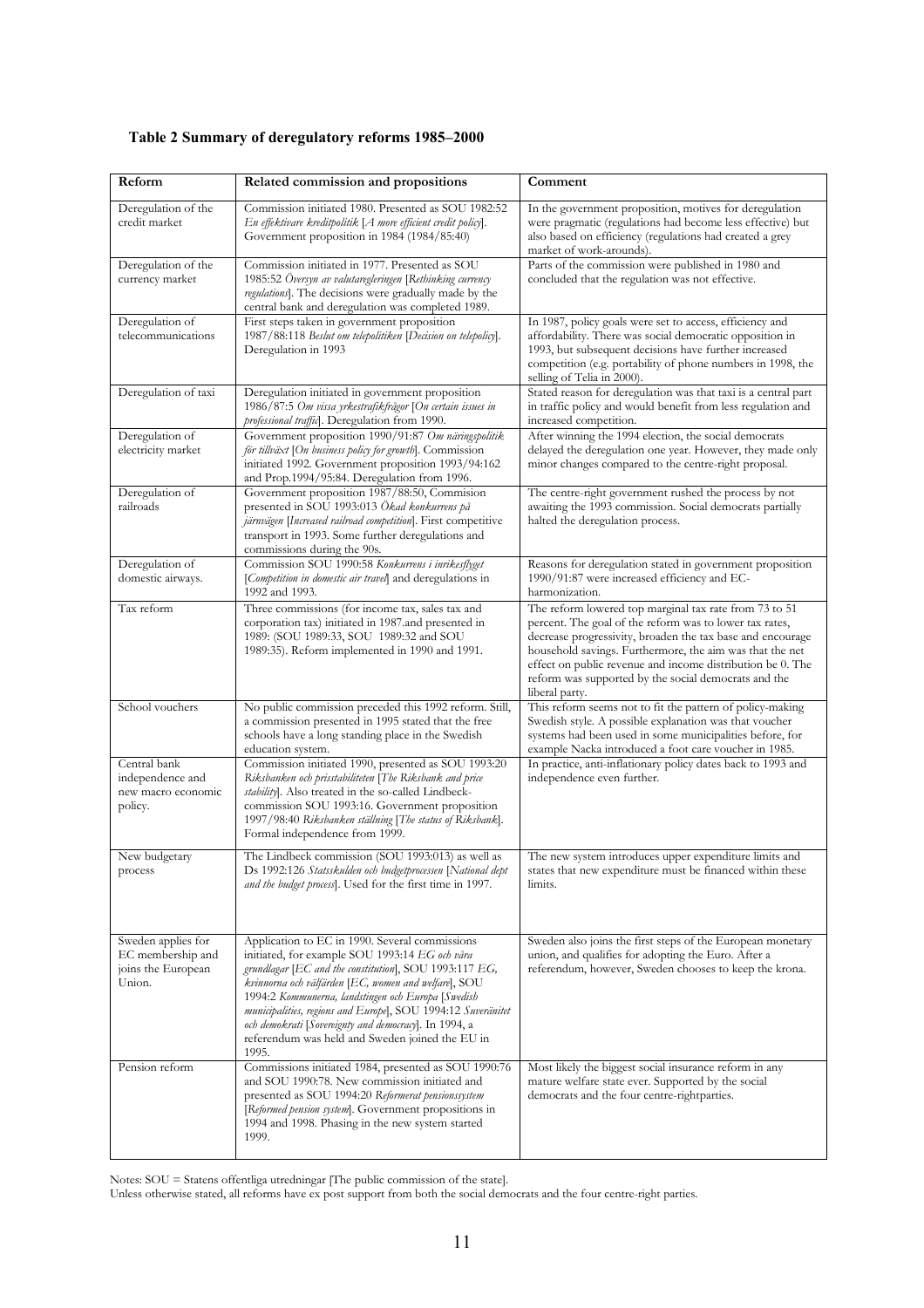Reforms such as those in Table 2 explain a great deal of Sweden's rapidly increasing economic freedom. It bears noting that all of the reforms included in the table enjoyed political support from both the social democrats and the centre-right parties, either through explicit agreements, or through subsequent acceptance of reforms undertaken by the other side. The reforms undertaken by social democrats in the late 80s were not reversed by the centre-right government 1991–94, and the reforms undertaken by this government were – with some important exceptions, not included in the table – not reversed by social democratic governments from 1994 and onwards.<sup>6</sup>

As noted and analyzed by Carsten (1997) Sweden also deregulated its agricultural sector. While this reform also fits the pattern of consensus, we have omitted it since it was never fully implemented because of Sweden's 1995 membership in the European Union.

The descriptions in Table 1 and 2 above provoke a deeper, thought-provoking question: Since dominating theories on political institutions stress path dependence and inertia, how and why did these reforms gain political support without facing fierce public criticism, upsetting the electorate and/or meeting strong interest-group resistance? Furthermore, one becomes curious about the extent to which this intense reform period is consistent with the traditional style of policy-making in Sweden described in previous research. We turn to these questions in the following section.

 $\overline{a}$ 

<sup>&</sup>lt;sup>6</sup> The biggest exception from liberalizations is probably labour market regulations, which remain high in Sweden: Some minor reforms undertaken by the centre-right government 1991–1994 were immediately reversed by the social democrats, and since then only very minor reforms have been made.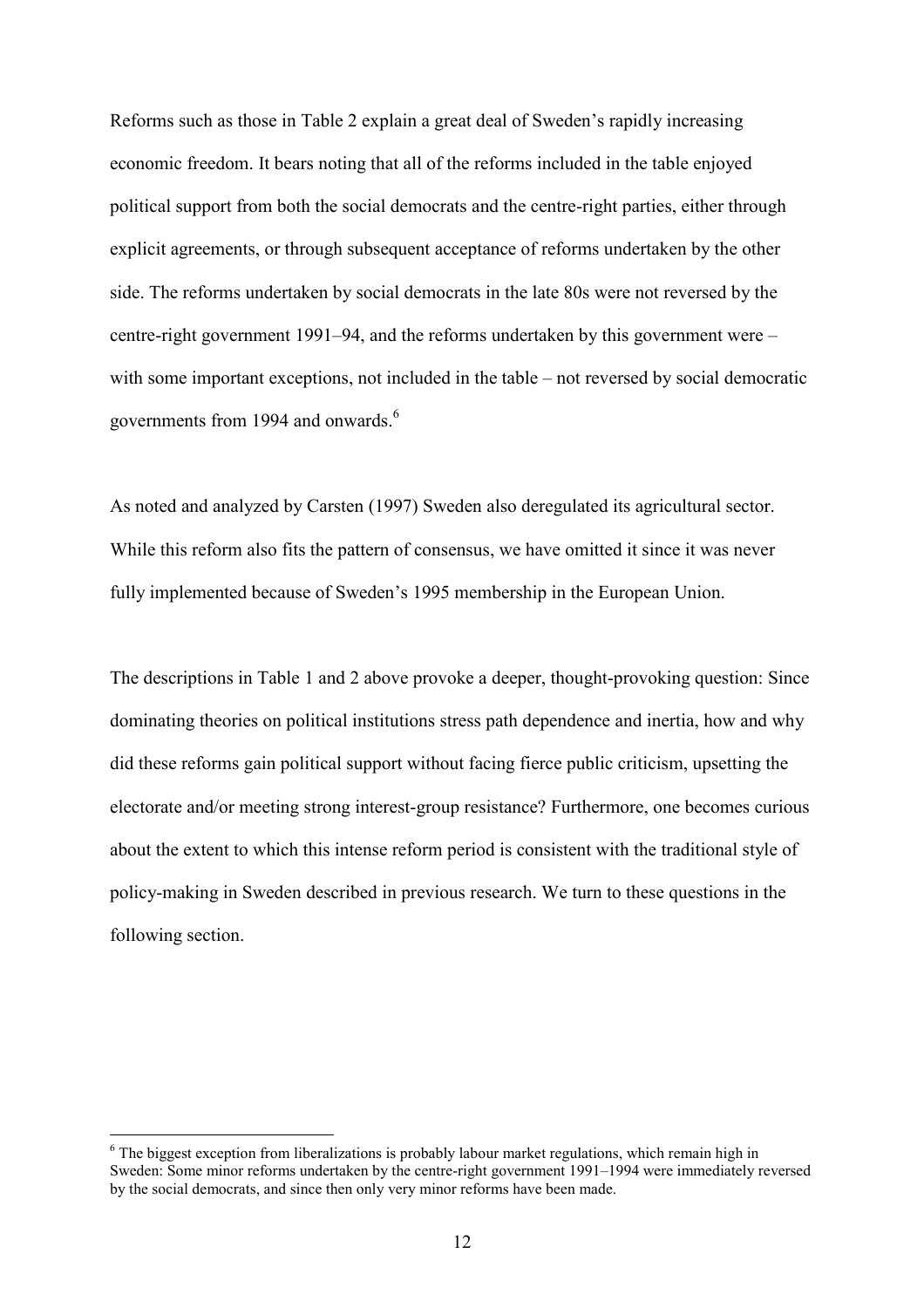### 3. Explaining political support for the liberalizations

The Swedish style of policy-making was documented repeatedly around 30 years ago, by for example Anton (1969), Elvander (1974) and Castles (1976). Compared to most other countries, policy-making in Sweden is known to be particularly rational, pragmatic and consensual. Furthermore, government commissions and interest groups play an important role, and in general, decisions are not made hastily.

One might suspect that the rapid liberalizations in the 1980s and the 1990s indicate that this Swedish style of policy-making was abandoned shortly after the aforementioned documentations of Anton, Elvander and Castles. With some exceptions, such interpretations would simply be wrong. Table 2 shows that most of the reforms follow the pattern neatly. There were government commissions, there were rational reasons and there was a great deal of political consensus.

In the following, we show how three components of the Swedish style of policy-making make the rapid liberalizations in the 1980s and 90s more comprehensible. Taken together, the influence of social science on policy-making and the commission system have helped to produce a culture of political consensus.

Firstly, Swedish politics has traditionally been intimately connected with social science research, especially concerning economic and social policy. There have always been social scientists ready to offer solutions to new economic and political problems, and politicians have always been ready to lend their ears to them. Secondly, Sweden has had an extensive system of government commissions that has functioned as an 'early warning system'. This early warning system has had the advantage of creating common problem definitions for key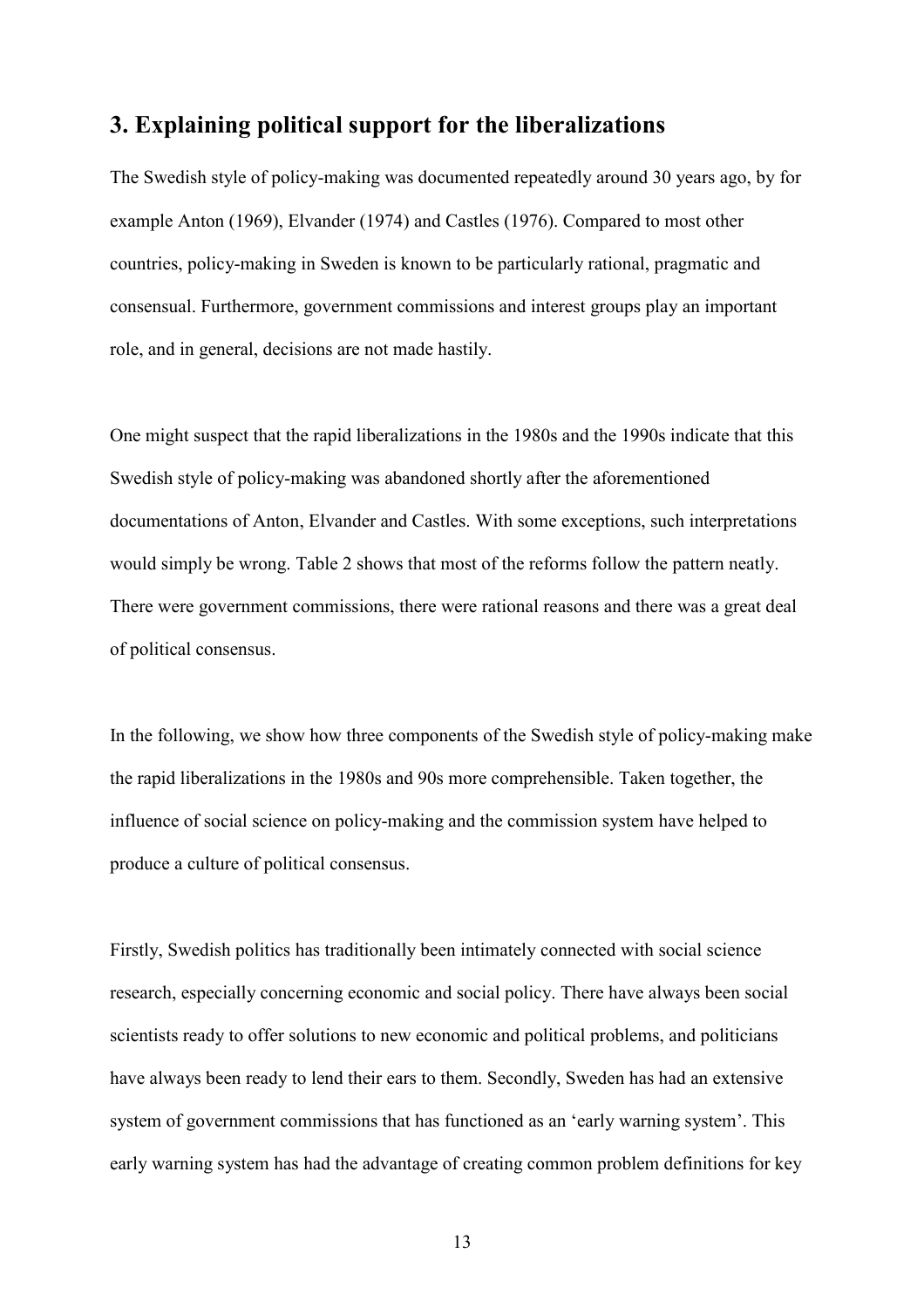political actors, hence making it easier for political opponents to agree upon a set of solutions. Thirdly, and in large part as a consequence of the two other factors, it has to be noted that the Swedish welfare state, as well as the 'Swedish model' broadly interpreted, is not an exclusively social democratic project. On the contrary, both social democrats and centre-right parties have shaped and influenced policy since the 19th century until present day. Together, these three factors have created mechanisms that can contribute to our understanding as to why successful pro-active reforms have taken place. We now describe these three components more thoroughly.

### The scientific approach to policy

 $\overline{a}$ 

In the 1930s, a group of young Stockholm economists<sup>7</sup> developed theories of business cycles and how to avoid depressions, very similar to those of J. M. Keynes. As noted by Lundberg (1985), there was nothing special about this, except for the fact that the social democrats in power at the time endorsed these new theories, and turned them into one of the major components of the Swedish model: the active fiscal policy.

In the 1970s, the Keynesian macro economic school of thought ran into problems as the increasing oil prices caused stagflation, i.e. a combination of slower growth and inflation. In academic economics, problems with active fiscal policy were identified and focus shifted from Keynesian macro economics with national management of aggregate demand, to macroeconomics based on institutions, central bank independence and supply-side factors.

 $<sup>7</sup>$  Erik Lindal, Gunnar Myrdal and Bertil Ohlin. The connection between social science and policy in Sweden is</sup> illustrated also by the fact that Bertil Ohlin already is mentioned above – as the leader of the liberal party.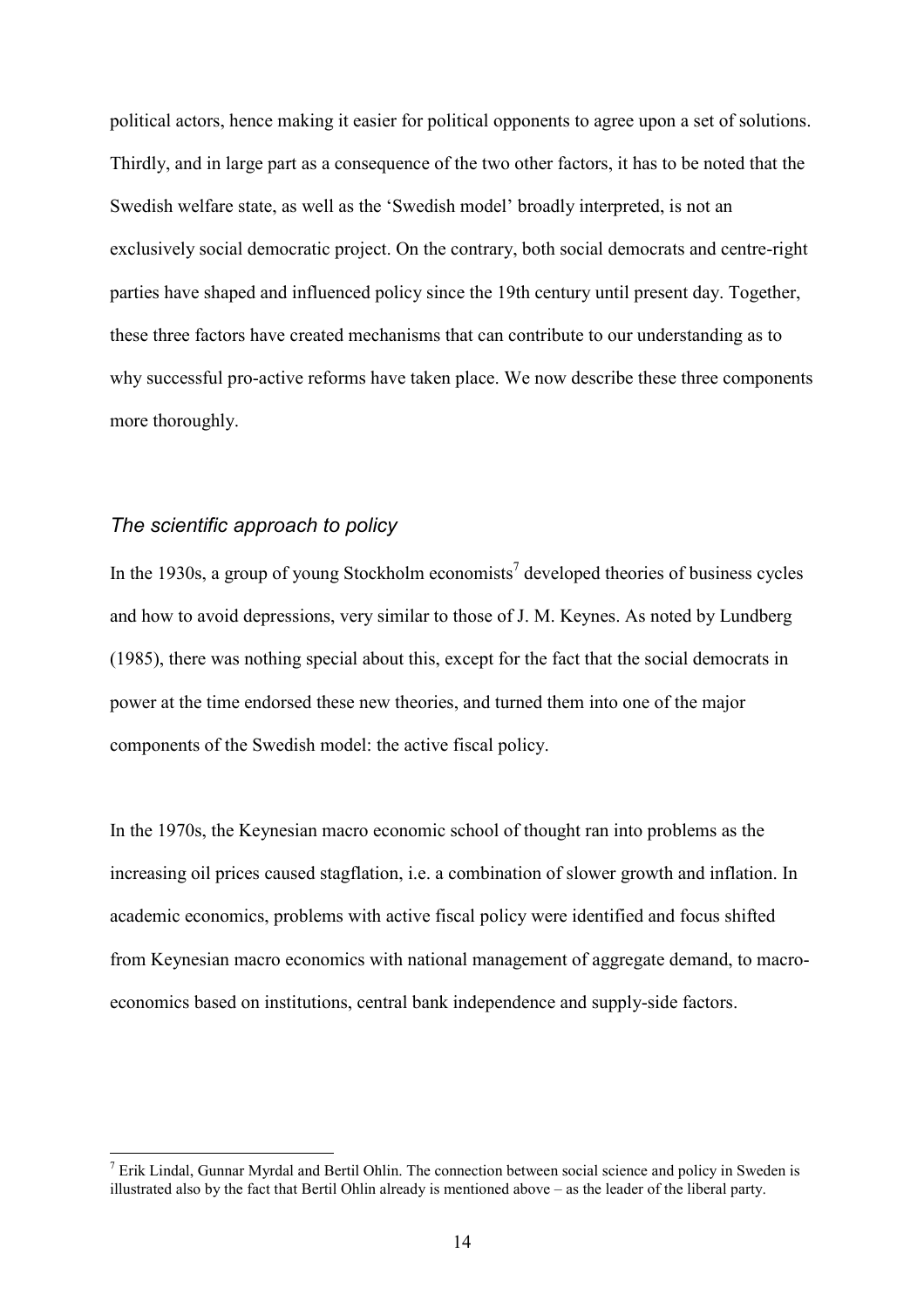However, there was still consensus, and there were still important influences from Swedish economists, who had not yet been influenced by the new supply side economics: Jonung (1999) notes that all political parties in Sweden, as well as economists in the influential academic think-tank SNS (Studieförbundet Näringsliv och Samhälle), advocated an active macro economic policy according to which it was possible to 'leap frog' economic downturns through expansive public policy measures.<sup>8</sup>

Things eventually changed, and in the early 80s, supply side economics became increasingly popular also among influential Swedish economists. From the mid-80s and onward, SNS were intensively advocating a macroeconomic policy focused on low inflation and a fixed exchange-rate. Economists also had substantial influence on the economic program of the right-wing coalition 1991-94, 'New start for Sweden' (Ny start för Sverige), according to Jonung (1999). Jonung himself is a professor economics and a special full-time advisor to the Prime Minister during these years. A third example is the so-called Lindbeck-commission in 1993, a public commission led by economist Assar Lindbeck, presenting various economic policy advice after Sweden was forced to adopt a floating exchange rate in 1992.<sup>9</sup>

Thus, by the scientific approach to policy-making we mean that Swedish politicians and bureaucrats have had a long history of being tied up with, and sensitive to the views of, social scientists. Hence, it is beyond doubt that social science always has had an important influence over policy-making.

 $\overline{a}$ 

<sup>&</sup>lt;sup>8</sup> For example, Assar Lindbeck, Erik Lundberg and Bertil Ohlin contacted the centre-right government in august 1978, which led to a more expansive fiscal policy. Today, there is remarkable agreement among scholars that failed macro economic policy is a major factor explaining why Sweden was lagging behind other countries in terms of economic growth between 1970 and 1995. For example, Lindbeck has apparently changed his mind – see Lindbeck (1997). US scholars, such as Lindert (2004), draw similar conclusions regarding Swedish macroeconomic policy during this period. Interestingly, Lindert is positive towards the Swedish model in most other aspects.

<sup>&</sup>lt;sup>9</sup> SOU 1993:16. Nya villkor för ekonomi och politik. ("New conditions for economics and politics").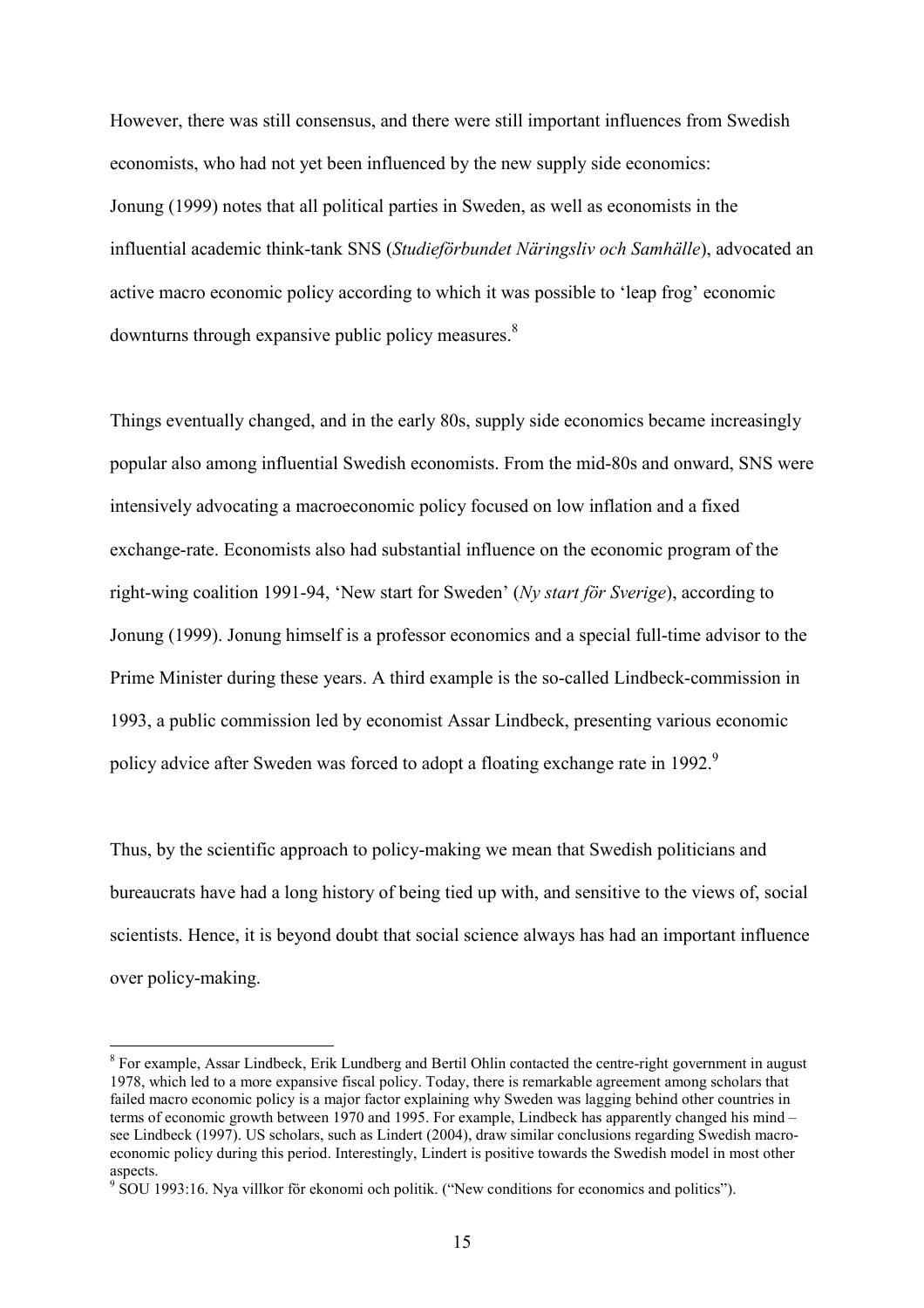Why is this interconnectedness between academia and politics important for understanding political reforms in general? Blyth (2002) has developed a good explanation to why it is important for politicians to have *ideas* about the workings of the policies and economy to fall back on, especially in times of crisis. Blyth's argument is that economic ideas have the effect of reducing uncertainty in periods of economic crisis. Economic ideas – here interpreted as the economists and their models that have influenced policy-making in Sweden – make it possible for politicians to reduce the uncertainty about what to do when they face new strains. Ideas do this by functioning as 'interpretive frameworks' that describe the workings of the economy, and they therefore provide a general understanding of the interrelations between the important parts in the economy. By developing and deploying such ideas, agents reduce uncertainty by narrowing possible interpretations of the crisis. As shown, in Sweden economic ideas have traditionally been used to reduce uncertainty by influencing political parties both to the left and to the right.

### The role of government commissions

 $\overline{a}$ 

Sweden's extensive commission system is important for several reasons. Firstly, the commissions serve the role of an early warning system. The investigations identify problems on the rise and focus the public debate on issues that are likely to become important in the future.<sup>10</sup> Secondly, they set the political agenda by *creating a common problem definition* for the important political players. Common problem-definitions, of course, are essential prerequisites for agreement on common solutions later on in the policy process. Thirdly, discussions within public investigations during the work-in-progress period are not public. Thus prestige and symbolic policy gestures become less important. Instead, the participants

 $10$  Anton (1969: 93) adds to this the fact that since Swedish public statistics are one of the worlds most comprehensive and best kept, official experts employed by the government and interest groups have a great tool for discovering which policies work in which policies might be needed to implement, hence being able to identify new problems on the rise early on.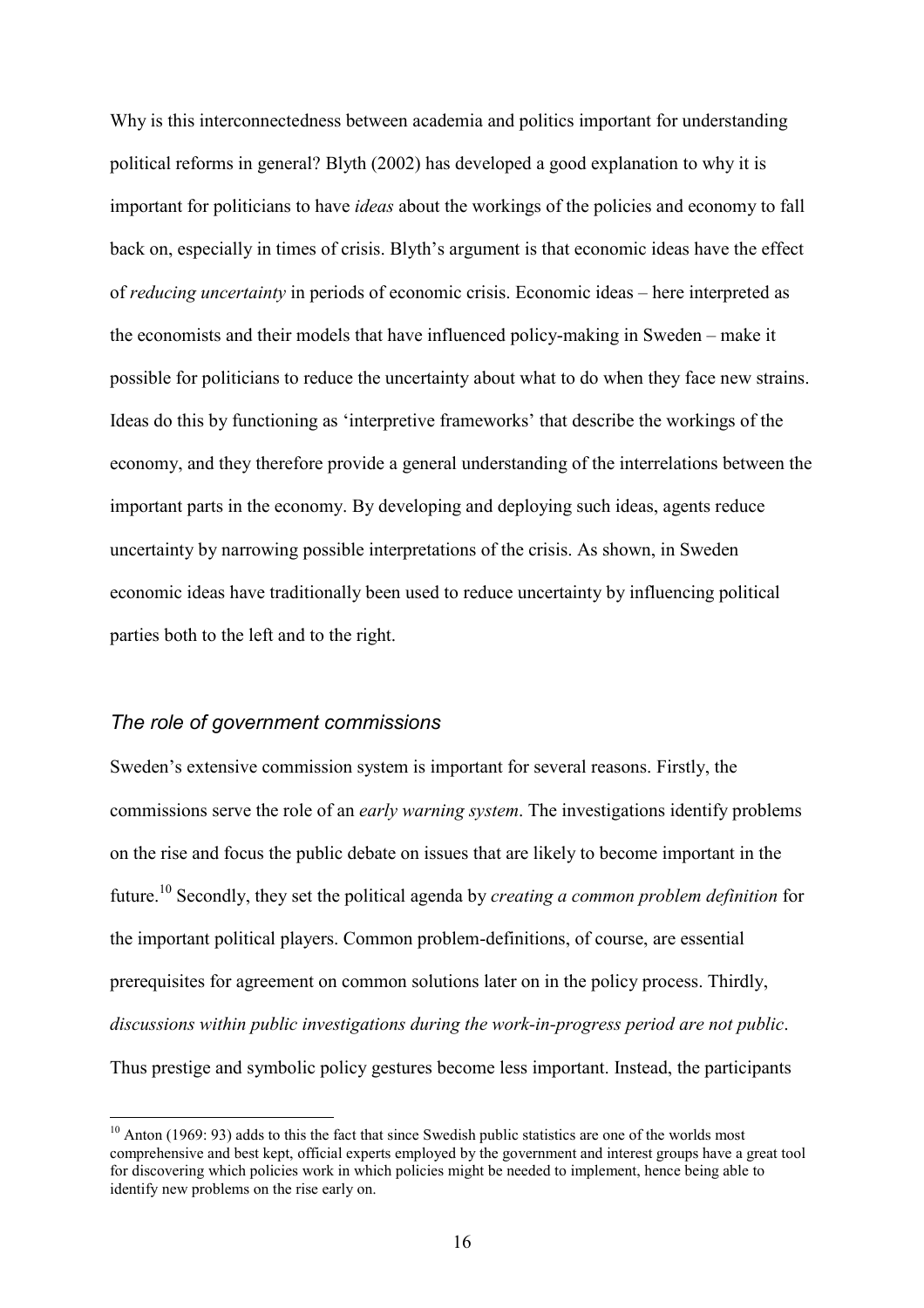from each party are eager to show that the investigation is making progress and by bringing back victories for their own party. Fourthly, interest groups often approach members of the investigations, providing them with information and arguments for their particular views.

Historically, government commissions have always played an important role for the Swedish welfare state. As pointed out by Esping-Andersen (1994), the 1913 pension reform originated from an public investigation that started already 1884. This investigation was in turn the origin of the universality principle, because the investigation suggested that pensions should cover all workers and people equivalent to workers – in practice the entire population. When viewed in this perspective, the pension reform in the 1990s is no exceptional event, but rather a reform that fits the pattern nicely – see Andersson (2001) and further below.

#### The Swedish consensus

The role social science has played in Swedish policy-making, and the functions of public commission, are critical for understanding the Swedish consensus tradition and why changes in Sweden's institutional framework occur smoothly, often characterized by technocracy and pragmatism.

The relationship between public investigations and the Swedish consensus can be illustrated by what happened when the centre-right government came to power in 1991. Seemingly, the new government was very fast and efficient in carrying out an economic policy based on deregulations. But in fact, many of these reforms (such as the deregulation of air traffic and the markets for electricity and postal services) had already been quite thoroughly investigated, and the policies were already outlined in government proposition 1990/91:87 Om näringspolitik för tillväxt [On business policy for growth].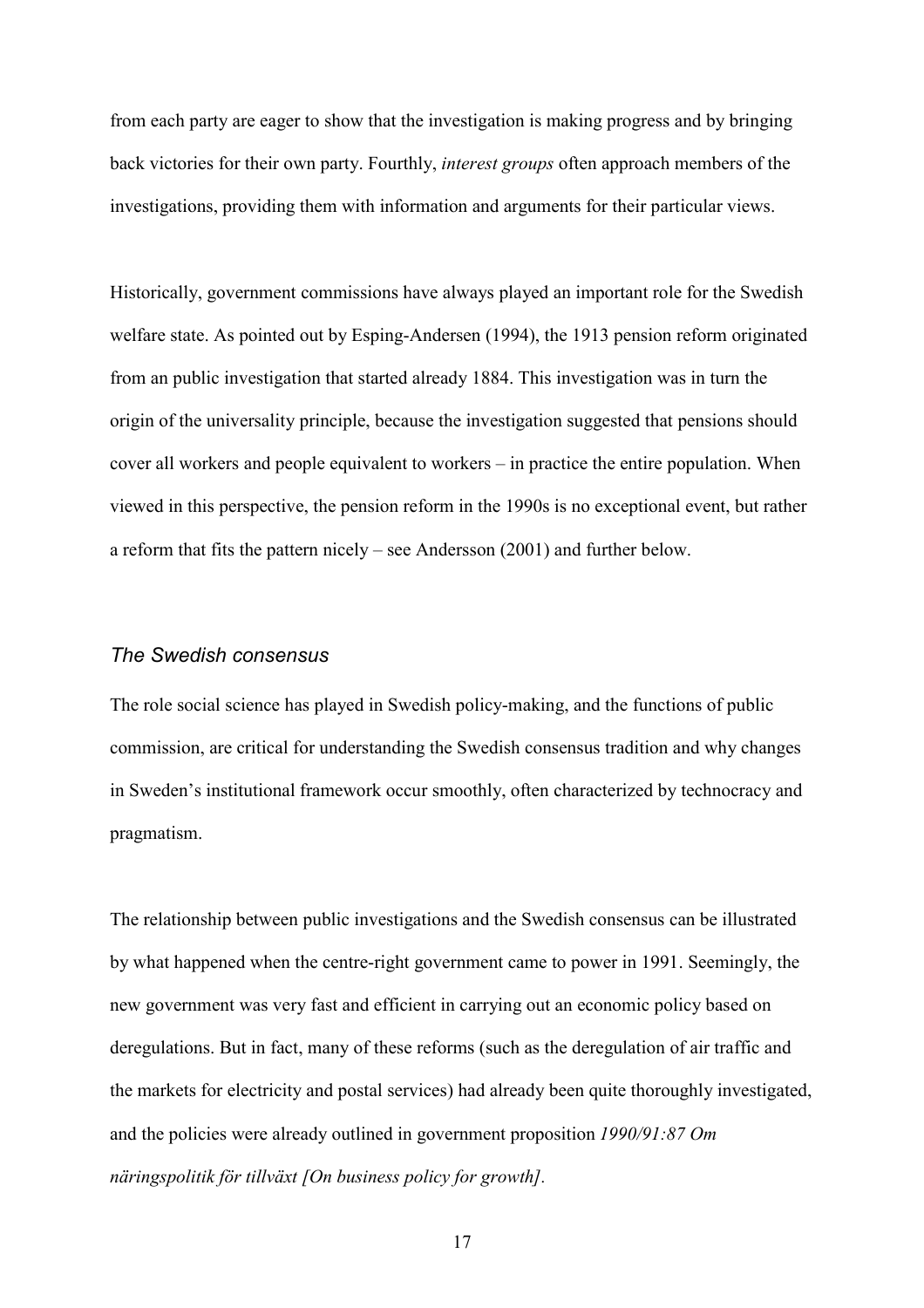Two of the most important reforms in the early 90s were the results of several investigations, which had been working for years. Firstly, the big tax reform benefited from three investigations started in 1987, regarding personal income taxation, corporate taxation and consumption taxation.<sup>11</sup> Secondly, the pension commission that was initiated in 1984 worked for six years and concluded in 1990 that the old system would run into big problems unless a profound reform was undertaken.<sup>12,13</sup>

When we speak about the importance of consensus in Swedish politics for understanding the smooth, pragmatic and gradual adaptation of the welfare state to changing circumstances, it is important to note that the underlying principles behind the welfare-state, i.e. the idea of the 'peoples home', were agreed upon by the central players in Swedish politics, that is both the centre-right parties and the Social Democrats (cf. Uddhammar 1993). This was particularly true during the welfare states 'golden age' in the 1950s and 60s, when the 'end of ideology' interpretation of Swedish politics was pronounced among both social democratic scholars (Myrdal 1960) and liberal ditto (Tingsten 1966), and historically there has always been a tendency in Swedish politics to let pragmatism and incrementalism defeat ideology (Berman 1998: 380–387).

So consensus and corporative arrangement, not conflict and confrontation, has been the rule. In some areas, consensus can even be traced back to the  $19<sup>th</sup>$  century. Schön (2000) describes how the liberal ministry of finance, Johan August Gripenstedt in the 1850s not only fought

 $\overline{a}$ 

<sup>&</sup>lt;sup>11</sup> SOU 1989:33, SOU 1989:32 and SOU 1989:35.

<sup>12</sup> SOU 1990:76 and SOU 1990:78.

<sup>&</sup>lt;sup>13</sup> The role of civil servants in explaining the, compared to other European countries, successful Swedish pension reform is also emphasized by Marier (2005).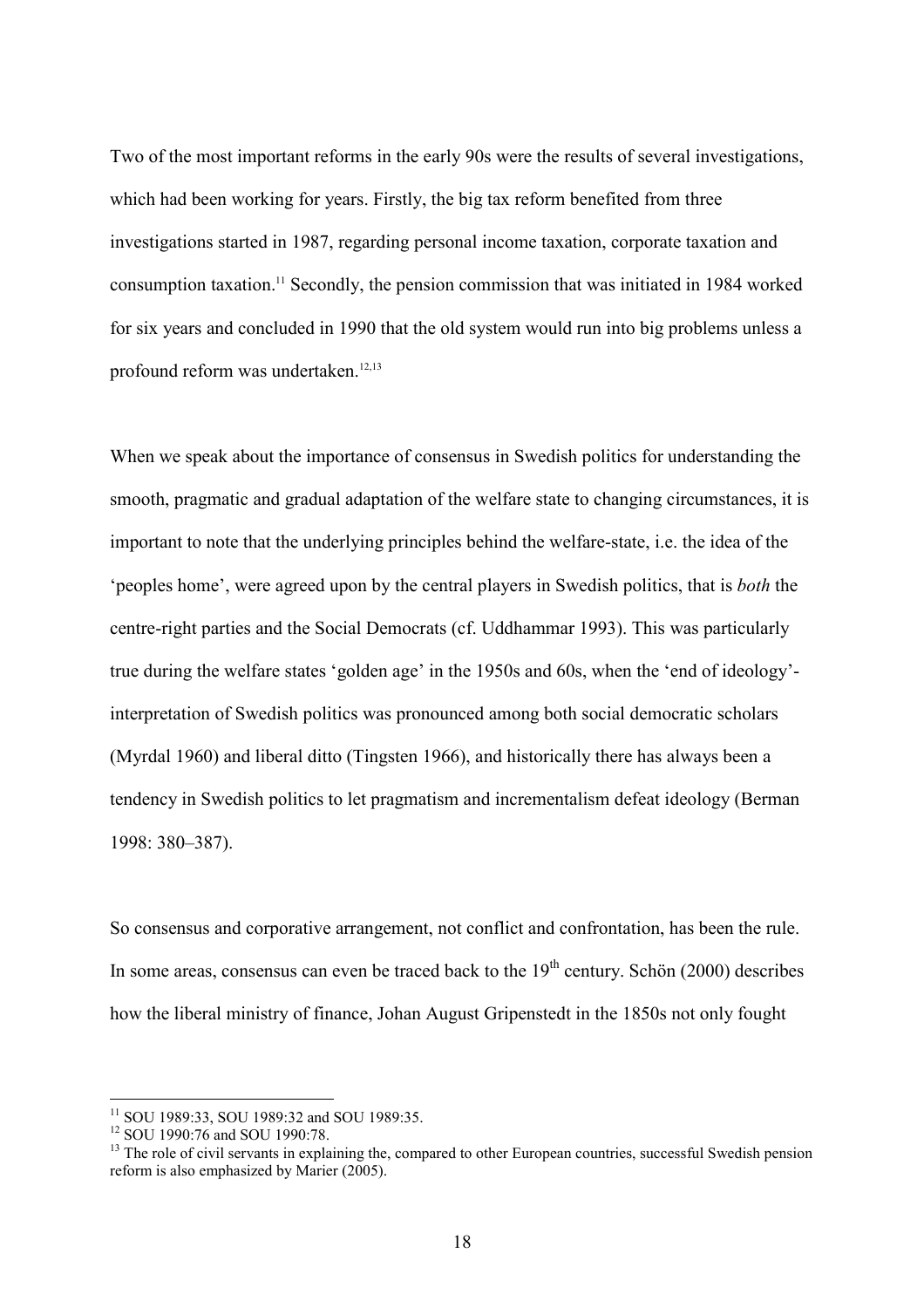successfully for lower tariffs and free trade in agricultural products, but also expanded railroads and infra structure.

Esping-Andersen (1994) identifies something important when he notes that early Swedish social democrats did not oppose reforms for the mere reason that right-wing governments introduced them. According to him, the principle (attributed to social democrat Hjalmar Branting) was that reforms introduced by political opponents were better than no reforms at all. Branting's main point was: after all, reforms can always be improved upon later.

In the 1910s, centre-right or liberal governments introduced Sweden's first social insurance systems, including a flat rate universal-pension system in 1913. Esping-Andersen (1994) notes that social democrats accepted universality because they were in need of votes from the rural workers.

In 1932, social democrats took power in Sweden, and left it only for a few months in 1936. 44 years later, in 1976, the Swedes elected a centre-right government. One might think that after such a long period of social democratic hegemony, the centre-right government would start a huge restoration of the welfare state and implement huge changes. Surprisingly, such changes were absent. Why? Again, our explanation is the Swedish consensus tradition. Let us look at some examples.

Firstly, Swedish social democrats were actually easy going as far as actual socialism was concerned (see also Berman 1998). The one time they attempted to implement policies that resembled 'hard core' socialism, they almost lost their power. What happened was this: After the Second World War, they presented a programme for socialization. The electorate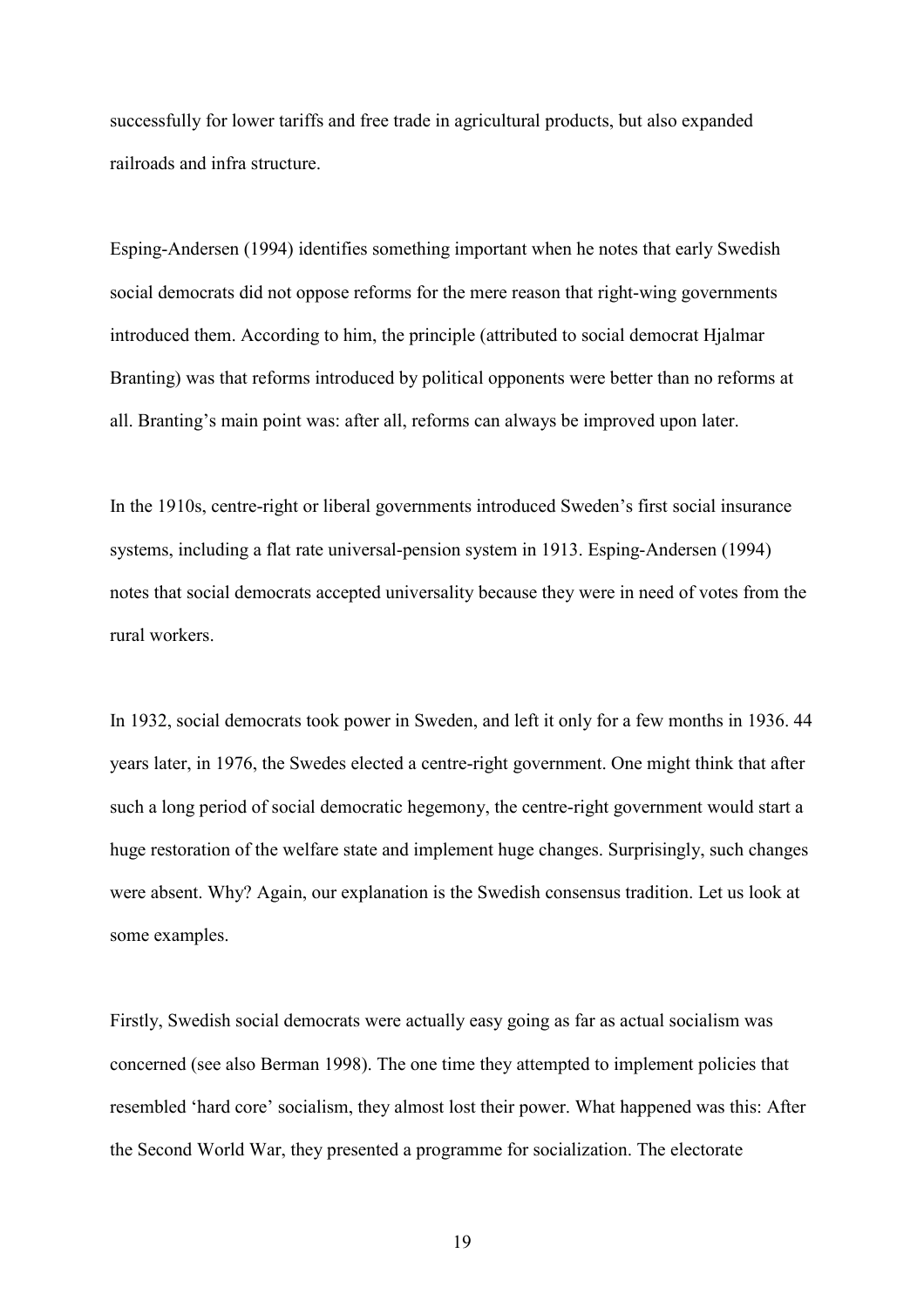punished these attempts by rewarding the liberal party led by economist Bertil Ohlin in the 1948 election. Social democrats stayed in power, but the electoral success for the liberals is generally thought to have had a negative impact on the social democrats' willingness to push socialist ideas further on the political agenda.

Secondly, the centre-right parties have never been fierce opponents of the welfare state. Once again, the pension system illustrates our point. The fight in the 1950s over the public pension's scheme called ATP is arguably the biggest and most important classic struggle between the political left and right in Sweden between 1932 and 1976. But the fight did not concern whether there should be a big, universal and mandatory system or not. The choice was between public pension funds and private mandatory saving accounts. Curiously, and supporting our consensus thesis, when it stood clear that the ATP system would run into problems because of demographic imbalances, centre-right parties and social democrats agreed on a new solution, which in many ways is a compromise between the two main alternatives in the 50s fight over pension's schemes.

Eventually, after 44 years in opposition, a centre-right government took power in 1976. But Garme (2001) shows that it was rational for the newcomers in government to keep building the Swedish model. The new government was eager to show the electorate that social democrats were not the only ones able to pull through grand social reforms. If anything changed after the takeover, it was the fact that the amount of expansive social reforms increased, and that public spending actually grew.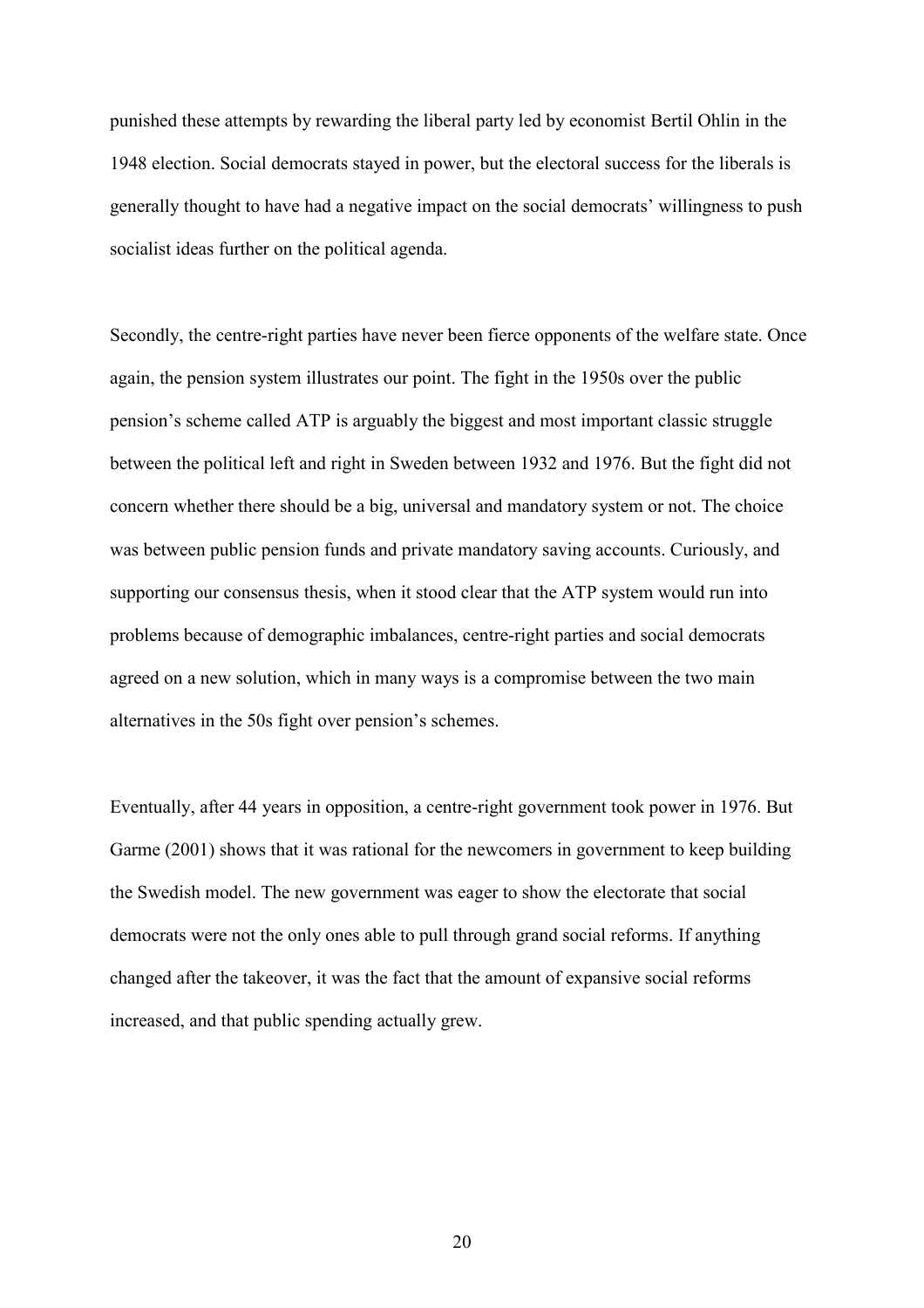The combined effect of social science, public investigations and consensus Curiously enough, the theoretical tools that once were developed to explain the development of the large Swedish welfare state are also useful to make the liberalizations that have been made more intelligible. Anton's (1969: 94) analysis of the Swedish policy style fits remarkably well into the framework with which we understand the fast restructuring of Swedish economy throughout 1985–2000, and it is worth quoting in length:

Swedish policy making is extraordinarily deliberative, involving long periods of time during which more or less constant attention is given to some problem by well trained specialists. It is *rationalistic*, in that great efforts are made to develop the fullest possible information about any given issue, including a thorough review of historical experiences as well as alternatives suggested by scholars in and out of Sweden. It is open, in the sense that all interested parties are consulted before a decision is finally made. And it is consensual, in that decisions are seldom made without the agreement of virtually all parties to them… The result is decision making which never seems rash, abrupt, irrational, or indeed, exciting.

To understand the mechanisms behind this style of policy-making, it is important to elucidate how the three factors we identified above – i.e. the scientific approach to politics, the role of government commissions and the Swedish consensus – are interlinked.

Once a government commission is working, the forthcoming political debate has to a large extent already been defined. Often, each party has a member in the investigation, where they intimately interact with representatives from other parties, and – importantly – with social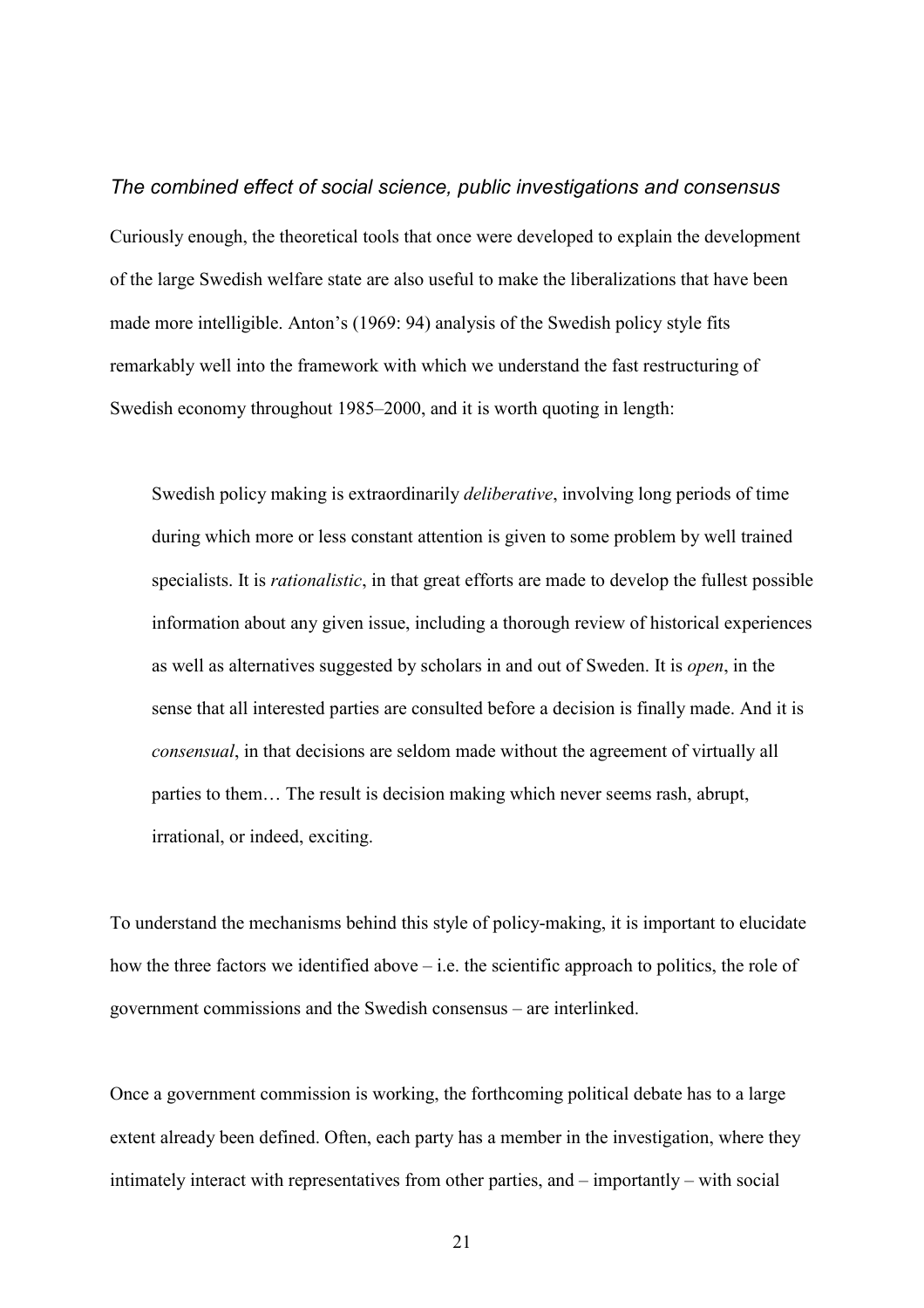scientists, civil servants and representatives from central interest groups. These commissions typically give prominence to expert views on the subject matters, and at the same time they provide an arena that stimulates deliberation between opposed interests. The experts define problems and propose ideas about solutions these. The commissions are arenas where opposed interests, in close dialogue with experts, can reach agreement on these proposed solutions. These are the prerequisites for reaching consensus on important issues. And even though investigations do not produce policy recommendations, they set the agenda for the debate. If there are proposals, the representatives of the opposition parties may add special comments, which mean that the debate is likely to be focused on these details. Taken together, these factors contribute to a pragmatic, technocratic and rationalistic policy style, which makes the aforementioned liberalizations more understandable.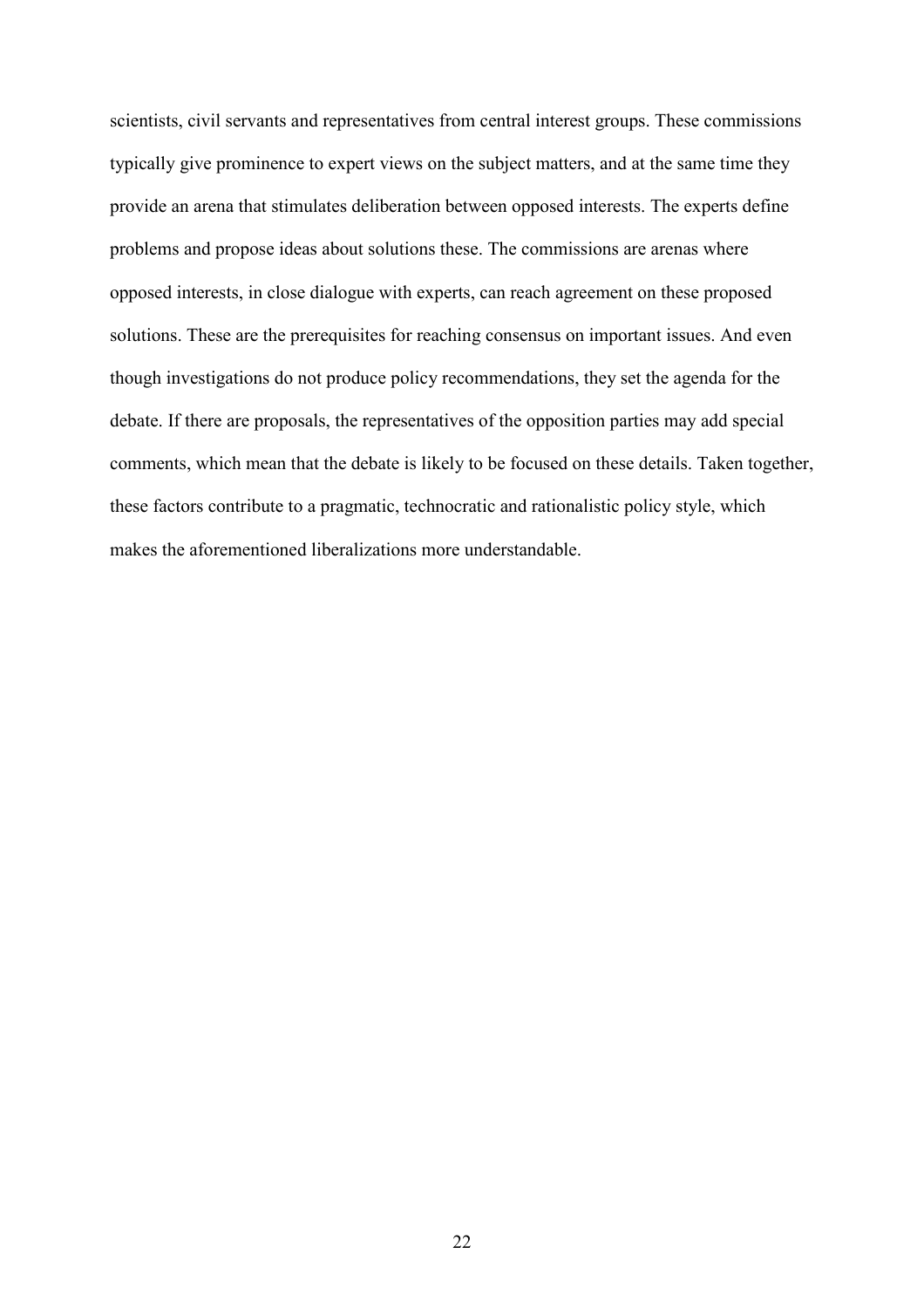### 4. Conclusions

One of our ambitions has been to use the Swedish case to comment on the ongoing debate about the 'dismantling the welfare-state' thesis versus the 'resilience of the welfare state' thesis. It seems clear that welfare states tend to be more resilient than expected, but the prerequisite for this has been its capacity to gradually adapt to internal and external challenges. In this article we have depicted some important restructuring of the Swedish welfare state, which in large extent has been neglected in previous research. The contributions of this article are twofold:

Firstly, we made two descriptive contributions that have been poorly acknowledged in previous research. By analyzing (a) an index of economic freedom, we have showed that a substantial change in the Swedish economic structure has taken place. Sweden has experienced a dramatic increase in economic freedom, and is today one of the world's most globalized economies. We than showed (b) that the reasons for this radical transformation are a number of liberal reforms carried out in the 1980s and 1990s, most of which in de facto agreement between social democrats and center-right parties.

Secondly, existing theories have had a hard time explaining institutional restructuring in mature welfare states such as those described above. Our aim was therefore to enhance our understanding of how a heavily institutionalized welfare state could undergo these changes. We suggested three complementary factors: (i) the 'scientific approach to politics' thesis. Traditionally, politicians have been ready to rely on academic professionals before reaching political decisions; (ii) the 'role of public investigations' thesis. Public investigations have worked as early warning systems, hence creating a common way to perceive upcoming future problems and therefore stimulating pro-active reforms; and (iii) the 'Swedish consensus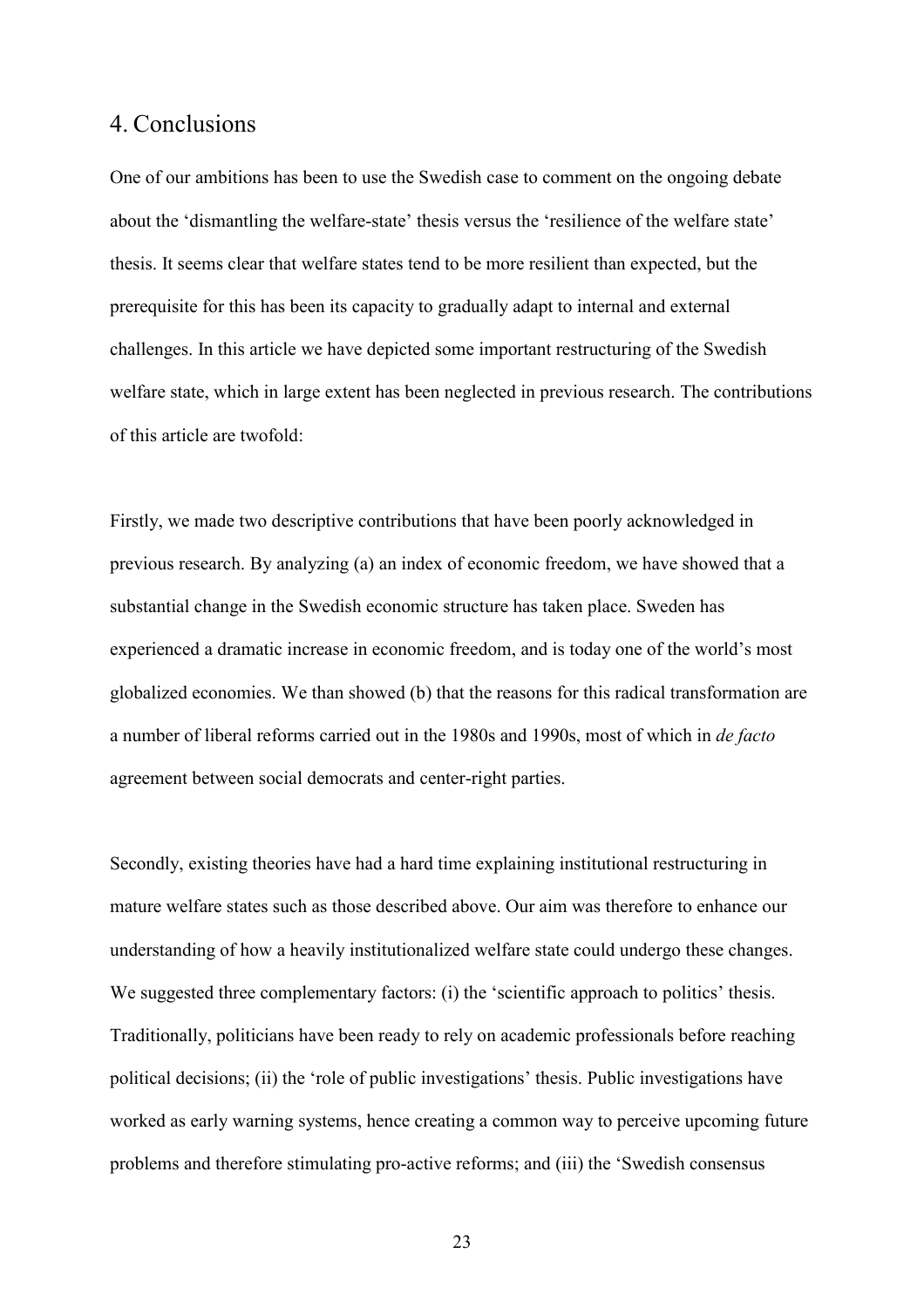tradition' thesis. Social democrats and centre-right parties have historically agreed on most important welfare reforms. In short, we have shown that policy making Swedish style explains not only the expansion of the welfare state, state monopolies and several regulations, it also explains the substantial restructuring of the welfare state and the many liberalizations that took place in the last two decades of the  $20<sup>th</sup>$  century.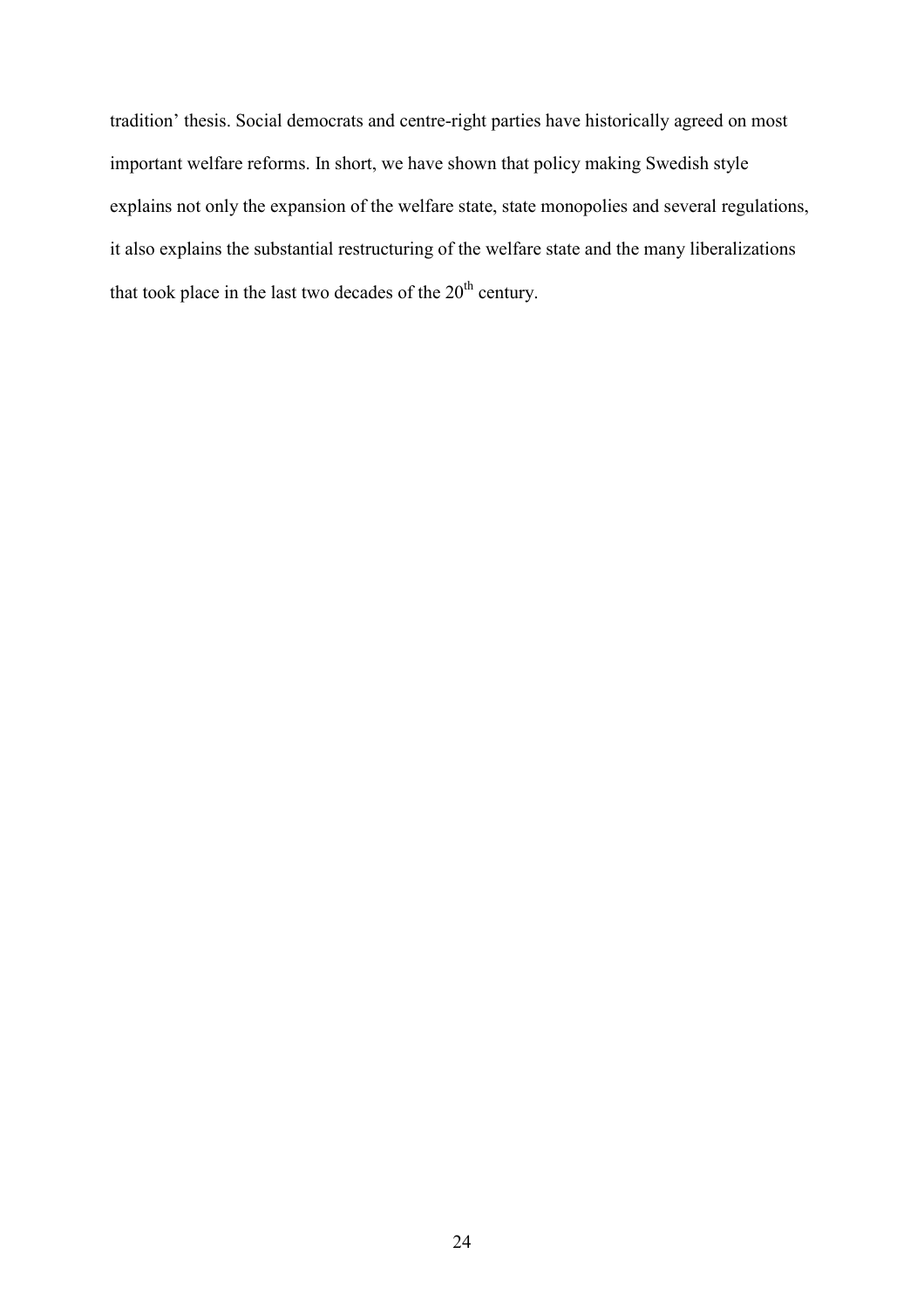### **References**

Acemoglu, D. & J.A. Robinson (2001). "A theory of political transitions", The American Economic Review 91(4): 938–963.

Acemoglu, D., J.A. Robinson, & S. Johnson (2004). "Institutions as the fundamental cause of long-run Growth", NBER Working Paper no 10481. Cambridge: National Bureau of Economic Research.

Alston, L.J., T. Eggertsson, & D. North (1996)."'Introduction", in L.J, Alston, J.A. Robinson, & S. Johnson (eds) Empirical Studies in Institutional Change. New York: Cambridge University Press.

Andersson, K.M. (2001). "The politics of retrenchment in a social democratic welfare state", Comparative Political Studies 34(9): 1063–1091.

Anton, T.J. (1969). "Policy-making and political culture in Sweden", 4: 88-102.

Bauman, Z. (1998). Globalization: The human consequences. Cambridge: Polity Press.

Beck, U. (1999). What is *globalization*. Cambridge: Polity Press.

Berman, S. (1998). "Path dependency and political action: Reexamining responses to the depression", Comparative Politics 30(4): 379-400.

Blomqvist, P. (2004). "The choice revolution: Privatization of Swedish welfare services in the 1990s", Social Policy and Administration 38(2): 139–155.

Blyth, M. (2002). Great Transformations: Economic Ideas and Institutional Change in the Twentieth Century. New York: Cambridge University Press.

Carsten, D. (1997). "Policy Networks And Agricultural Policy Reforms: Explaining Deregulation In Sweden And Re-Regulation In The European Community", Governance 10(2): 123-141.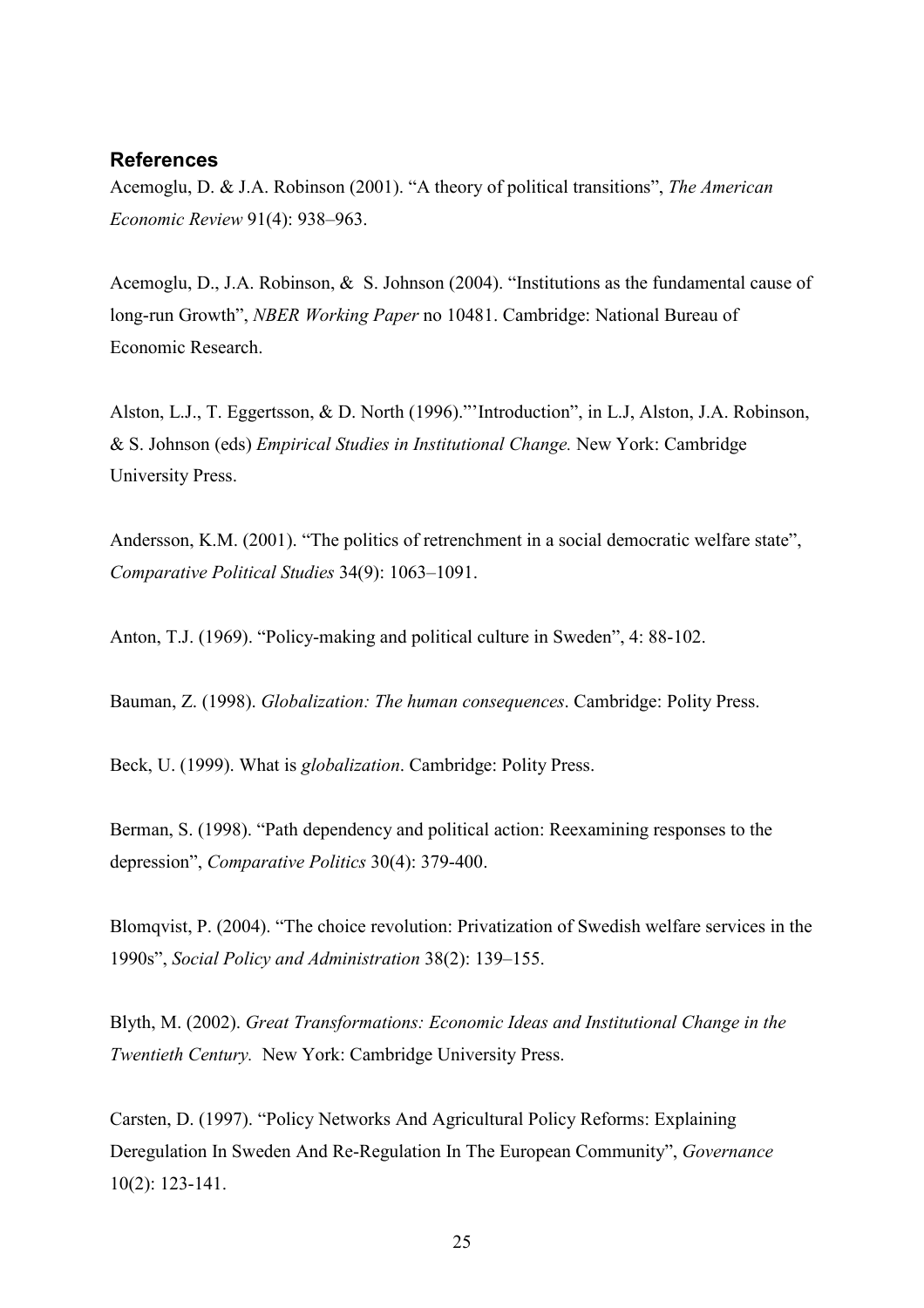Castles, F.G. (1976). "Policy innovation and institutional stability in Sweden", British Journal of Political Science 6(2): 203–216.

Castles, F.G. (2004). The Future of the Welfare State Crisis Myths and Crisis Realities. Oxford Scholarship Online: Oxford University Press.

De Haan, J, S. Lundstrom & J. Egbert Sturm (2006). "Market-oriented institutions and politicies and economic Growth: A critical survey", Journal of Economic Surveys 20(2): 157– 324.

Doucouliagos, C. & M.A. Ulubasoglu (2006). "Economic freedom and economic growth: Does specification make a difference?" European Journal of Political Economy 22(1): 60–81.

Drazen, A. & V. Grilli (1993). "The benefit of crises for economic reform", American Economic Review 83(3): 598–607.

Dreher, A. (2006). "Does globalization affect growth? Empirical evidence from a new index", Applied Economics 38(10): 1091–1110.

Elvander, N. (1974). "Interest groups in Sweden", Annals of the American Academy of Political and Social Science 413: 27–43.

Esping-Andersen, G. (1994). "Jämlikhet, effektivitet och makt" ["Equality, efficieny and power"], in P. Thullberg och K. Östberg (eds) Den svenska modellen [The Swedish model]. Lund: Studentlitteratur.

Esping-Andersen, G. (1990). The Three Worlds of Welfare Capitalism. Princeton: Princeton University Press.

Fernandez, R. & Rodrik, D. (1991). "Resistance to reform: Status quo bias in the presence of individual-specific uncertainty", The American Economic Review 81(5): 1146–1155.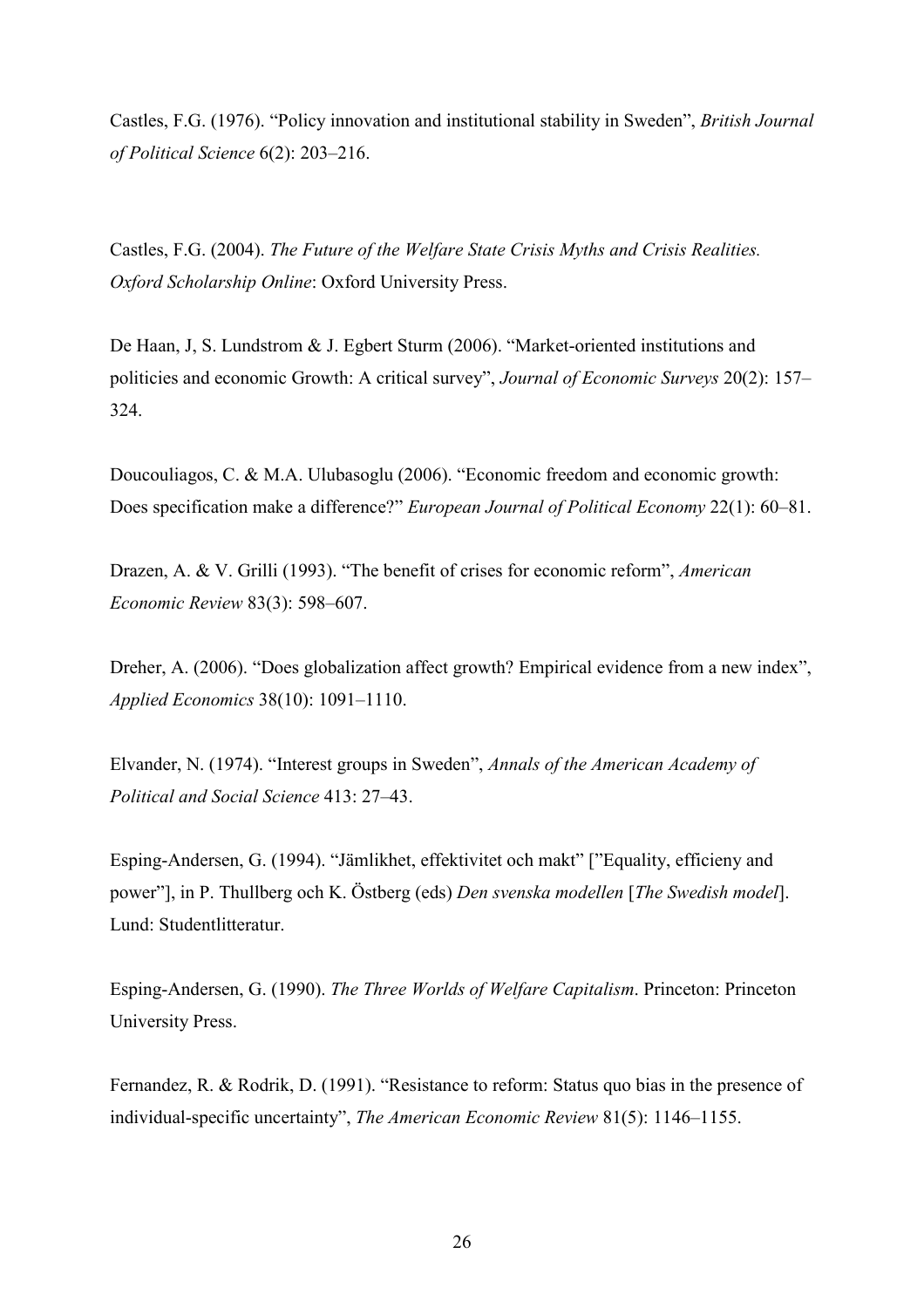Freeman, R.B. (1995). "The welfare state as a system", The American Economic Review 85(2): 16–22.

Garme, C. (2001). Newcomers to power: how to sit on someone else's throne: Socialists conquer France in 1981; non-socialists conquer Sweden in 1976. Uppsala, Acta Universitatis Upsaliensis: Statsvetenskapliga föreningen i Uppsala.

Gwartney, J. & R. Lawson. (2003). "Economic Freedom of the World Annual Report", TheFraserInstitute,Vancouver BC.

Haggard, S. & R. Kaufman. (1995). The Political Economy of Democratic Transitions. Princeton: Princeton University Press.

Jonung, L. (1999). Med backspegeln som kompass - om stabiliseringspolitiken som läroprocess. [Looking ahead through the rear-view mirror. Swedish stabilisation policy 1975 – 1995]. DS 1999:9, Ministry of Finance. Stockholm: Fakta Info Direkt.

van Kersbergen, K. (2002). "The politics of welfare state reform", Swiss Political Science Review 8(2): 1–19.

Kvist, J. (1999). "Welfare reform in the Nordic countries in the 1990s: Using fuzzy-set theory to assess conformity to ideal types", European Social Journal of Policy 9(3): 231–252.

Lindbeck, A. (1997). "The Swedish experiment", Journal of Economic Literature 35(3): 1273–1319.

Lindert, P.H. (2004). Growing Public. Cambridge: Cambridge University Press.

Lundberg, E. (1985). "The rise and fall of the Swedish model", Journal of Economic Literature 23(1): 1–36.

Marier, P. (2005). "Where did the bureaucrats go? Role and influence of the public bureaucracy in the Swedish and French pension reform debate", Governance 18(4): 521–544.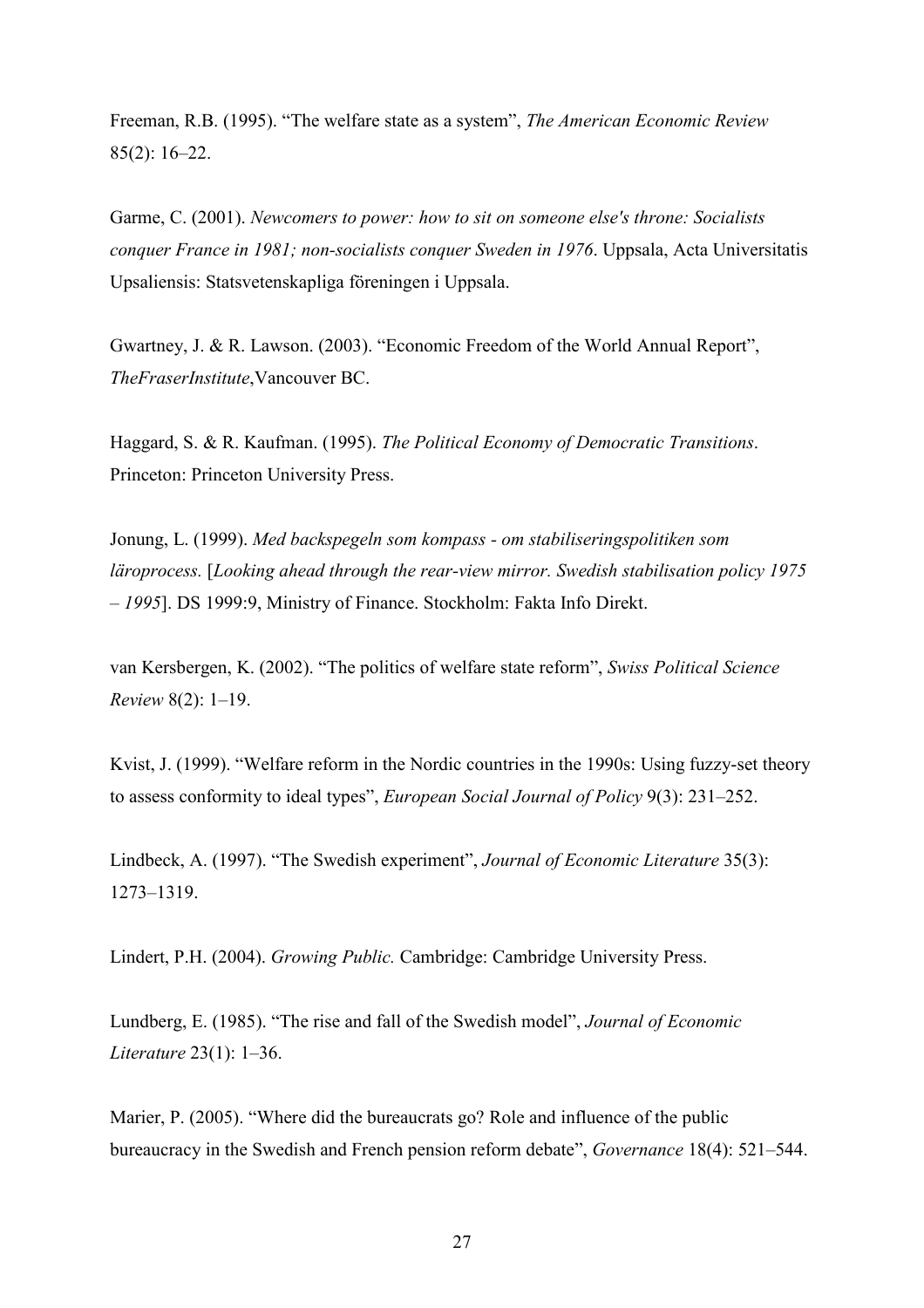Myrdal, G. (1960). "Planning in the welfare state", in G. Myrdals Beyond the Welfare State: Economic Planning and Its International Implications. New Haven: Yale University Press.

Ohmae, K. (1991). The Borderless World: Power and Strategy in the Interlinked Economy. New York: Harper Perennial.

Olson, M. (1996). "Big bills left on the sidewalk: Why some nations are rich, and others poor", Journal of Economic Perspectives 10(2): 3–25.

Pierson, P. (2000). "The limits of design: Explaining institutional origins and change", Governance 13(4): 475–499.

Pierson, P. (2001). "Coping with permanent austerity: Welfare state restructuring in affluent democracies.' In P. Pierson (ed.) The New Politics of the Welfare State. Oxford: Oxford University Press.

Pierson, P. (2004). Politics in Time: History, Institutions and Social Analysis. New Jersey: Princeton University Press.

Reich, R.B. (1991). The Work of Nations. London & New York: Simon & Schuster.

Rodrik, D., A. Subramanian & F. Trebbi (2004). "Institutions rule: The primacy of institutions over geography and integration in economic development", Journal of Economic Growth 9(2): 131–165.

Rothstein, B. 1996. "Political institutions: an Overview", in R.E. Goodin & H.D. Klingemann (ed.) A New Handbook of Political Science. Oxford: Oxford University Press.

Schön, L. (2000). En modern svensk ekonomisk historia [A modern Swedish economic history]. Stockholm: SNS förlag.

Starke, P. (2006). "The Politics of welfare state retrenchment: A Literature Review", Social Policy and Administration 40(1): 104–120.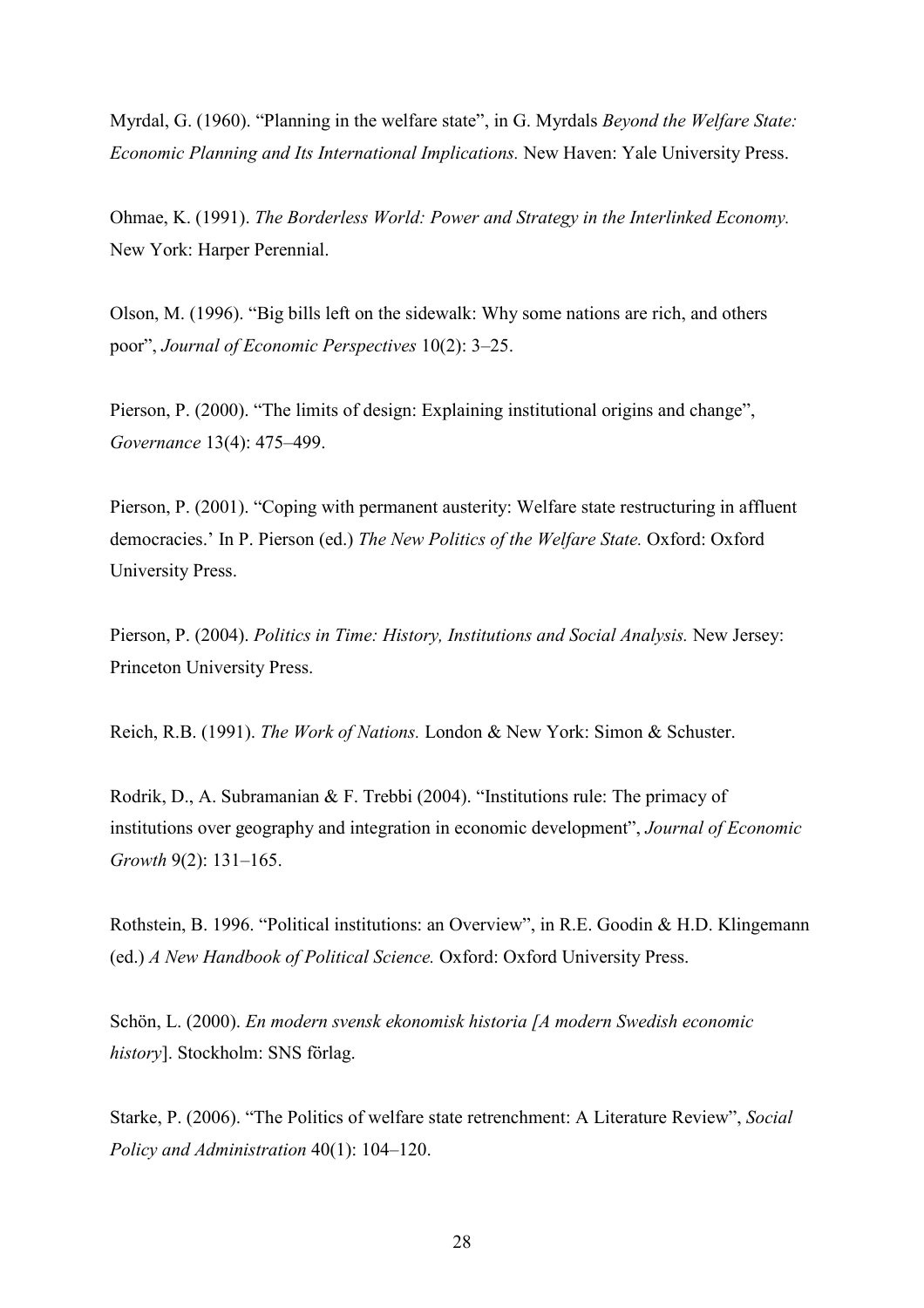Streck, W. & K. Thelen (2005). "Introduction: Institutional change in advanced political economies", in W. Streck & K. Thelen (eds) Beyond Continuity: Institutional Change in Advanced Political Economies. Oxford: Oxford University Press.

Svallfors, S. (2004). "Class, attitudes and the Welfare State: Sweden in comparative perspective", Social Policy & Administration 38(2): 119–138.

Svensson, T. (2002). 'Globalisation, marketisation and power: The Swedish case of institutional change", Scandinavian Political Studies 25(3): 199–229.

Taylor-Gooby, P. (2002). "The silver age of the Welfare state: Perspectives on resilience', Journal of Social Policy 31(4): 597–621.

Tingsten, H. (1966). Från idéer till idyll: Den lyckliga demokratin [From ideas to idyll: The prosperous democracy]. Stockholm: Norstedts.

Uddhammar, E. (1993). Partierna och den stora staten: En analys av statsteorier och svensk politik under 1900-talet [Political parties and the big state: An analysis of state theories and Swedish politics throughout the 20th century]. Stockholm: City University Press.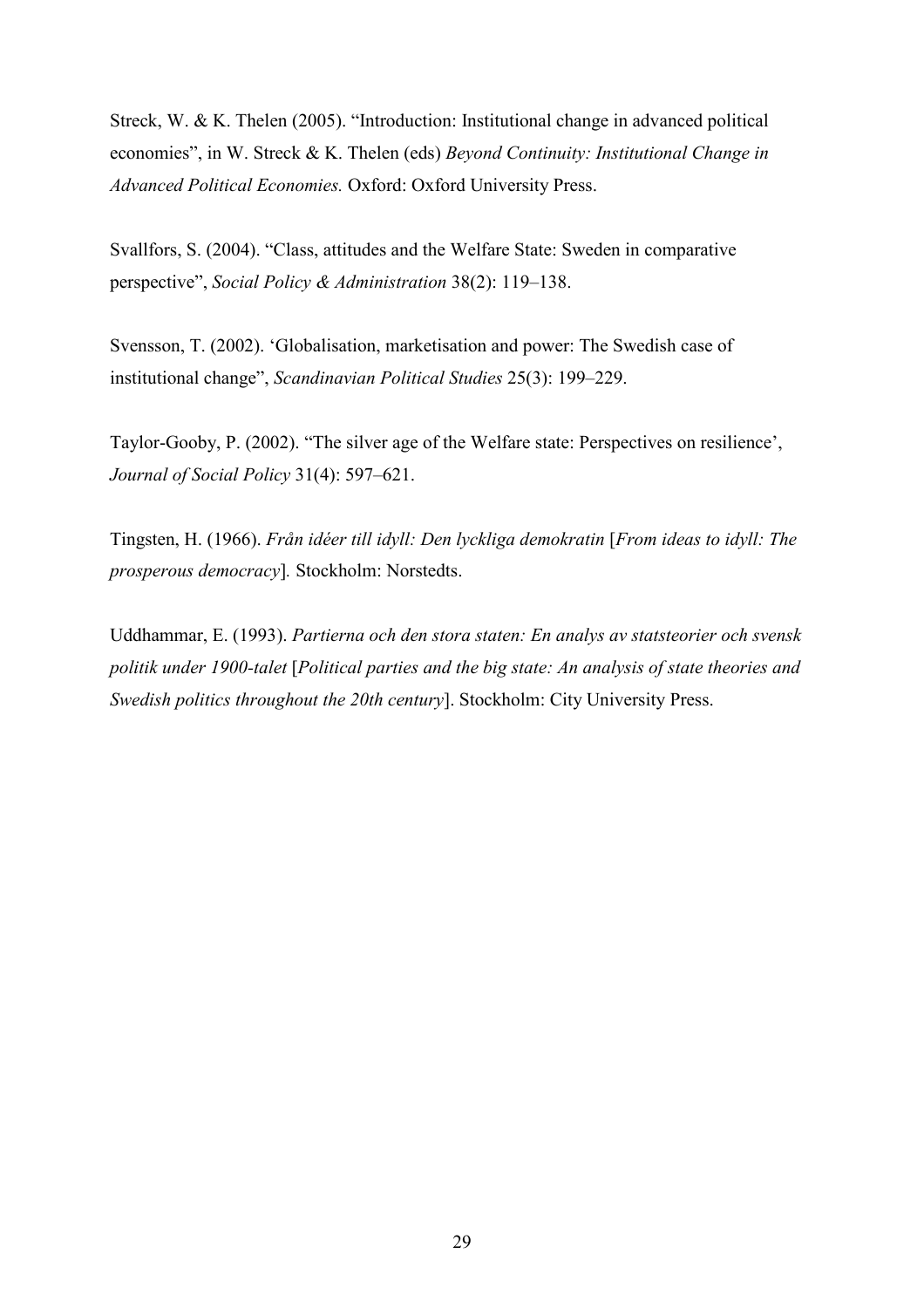## Appendix

The Areas and Components of the Economic Freedom Index

- 1: Size of Government: Expenditures, Taxes, and Enterprises
- A. General government consumption spending as a percentage of total consumption.
- B. Transfers and subsidies as a percentage of GDP.
- C. Government enterprises and investment as a percentage of GDP.
- D. Top marginal tax rate (and income threshold to which it applies).
- i. Top marginal income tax rate (and income threshold at which it applies)
- ii. Top marginal income and payroll tax rate (and income threshold at which it applies)
- 2: Legal Structure and Security of Property Rights

A. Judicial independence: the judiciary is independent and not subject to interference by the government or parties in disputes.

B. Impartial courts: A trusted legal framework exists for private businesses to challenge the legality of government actions or regulation.

C. Protection of intellectual property.

- D. Military interference in rule of law and the political process.
- E. Integrity of the legal system.

3: Access to Sound Money

A. Average annual growth of the money supply in the last five years minus average annual growth of real GDP in the last ten years

B. Standard inflation variability in the last five years.

- C. Recent inflation rate.
- D. Freedom to own foreign currency bank accounts domestically and abroad.

4: Freedom to Trade Internationally

A. Taxes on international trade.

- i. Revenue from taxes on international trade as a percentage of exports plus imports.
- ii. Mean tariff rate.

iii. Standard deviation of tariff rates.

B. Regulatory trade barriers.

i. Hidden import barriers: No barriers other than published tariffs and quotas.

ii. Costs of importing: the combined effect of import tariffs, licence fees, bank fees, and the time required for administrative red-tape raises costs of importing equipment by  $(10 = 10\%$ or less;  $0 =$  more than 50%).

C. Actual size of trade sector compared to expected size.

D. Difference between official exchange rate and black market rate.

E. International capital market controls

i. Access of citizens to foreign capital markets and foreign access to domestic capital markets.

ii. Restrictions on the freedom of citizens to engage in capital market exchange with

foreigners—index of capital controls among 13 IMF categories.

- 5: Regulation of Credit, Labor, and Business
- A. Credit Market Regulations

i. Ownership of banks: percentage of deposits held in privately owned banks.

ii. Competition: domestic banks face competition from foreign banks.

iii. Extension of credit: percentage of credit extended to private sector.